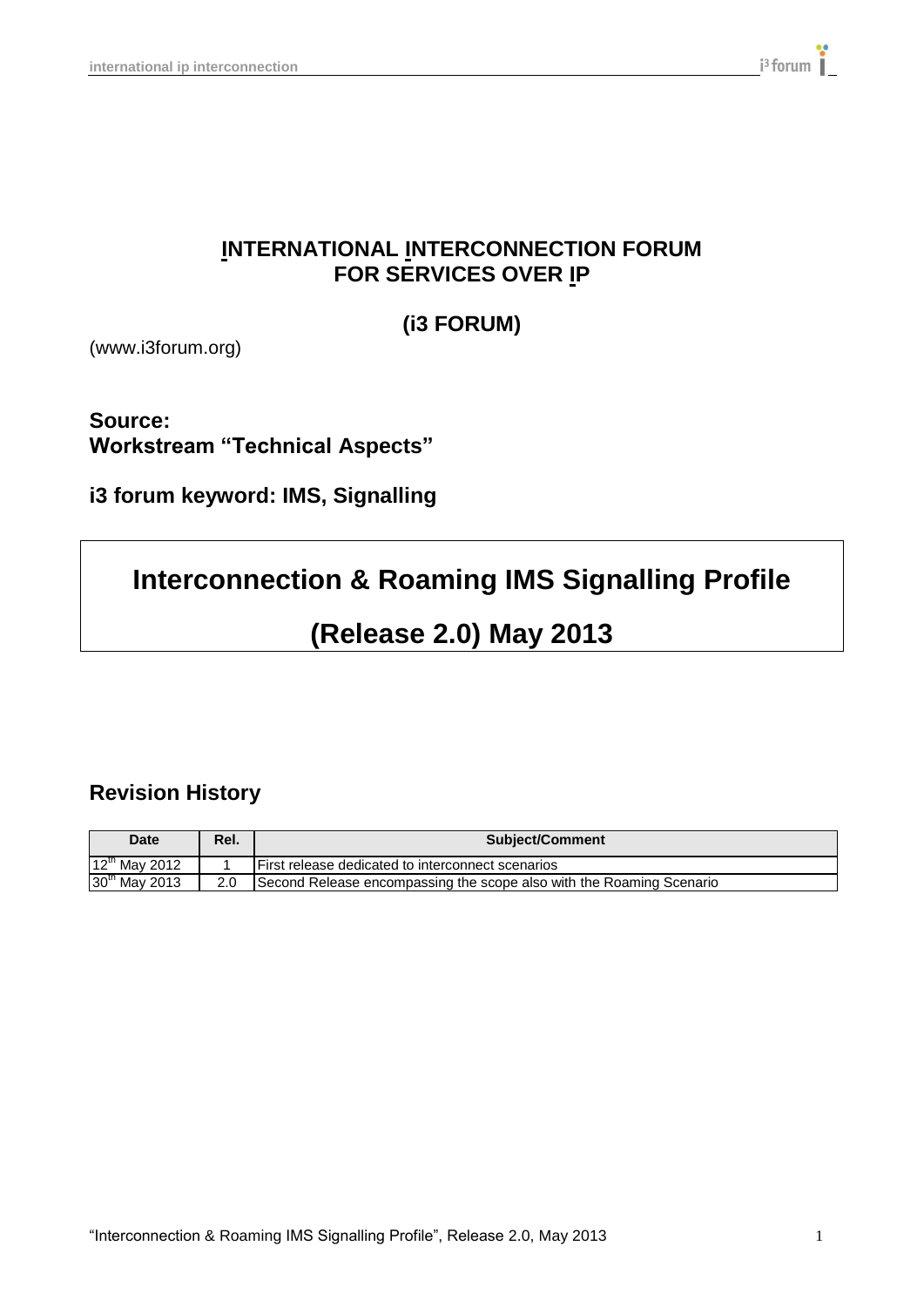#### **EXECUTIVE SUMMARY**

This i3 Forum Interconnection & Roaming IMS Signalling Profile specification defines a signalling profile for an Inter-IMS Network to Network Interface (II-NNI) as defined in 3GPP TS 29.165, with the exceptions noted in the document, and in compliance with the general framework given in the "i3 Forum Technical Interconnection Model for International Voice Services (Release 5) [160]".

This document does not have to be considered as a new standard and/or recommendation but as an operational specification of the 3GPP TS 29.165 for the Inter-IMS Network to Network Interface.

Section 5 and Section 6 illustrate a detailed compliance to TS 29.165, v11.5.0 (2012-12). In this way, the i3 Forum Interconnection & Roaming IMS signalling profile can be directly compared to the 3GPP TS 29.165 NNI signalling profile document for negotiating agreements between two carriers. In addition, it allows for future extensibility for support of the GSMA IPX requirements.

This version of the Interconnection & Roaming Signalling Profile supports an NNI for basic voice services (i.e. Supplementary Services are not in the scope). Future versions will add IMS Supplementary Services, non-voice IMS Services (e.g., video).

It is recommended that this Interconnection Signalling Profile should be supported as the minimal profile on the Inter-IMS Network to Network Interface for basic voice services in both Interconnect and Roaming scenarios. It is recommended that bilateral agreements describe the support/transparency (or not) of optional elements.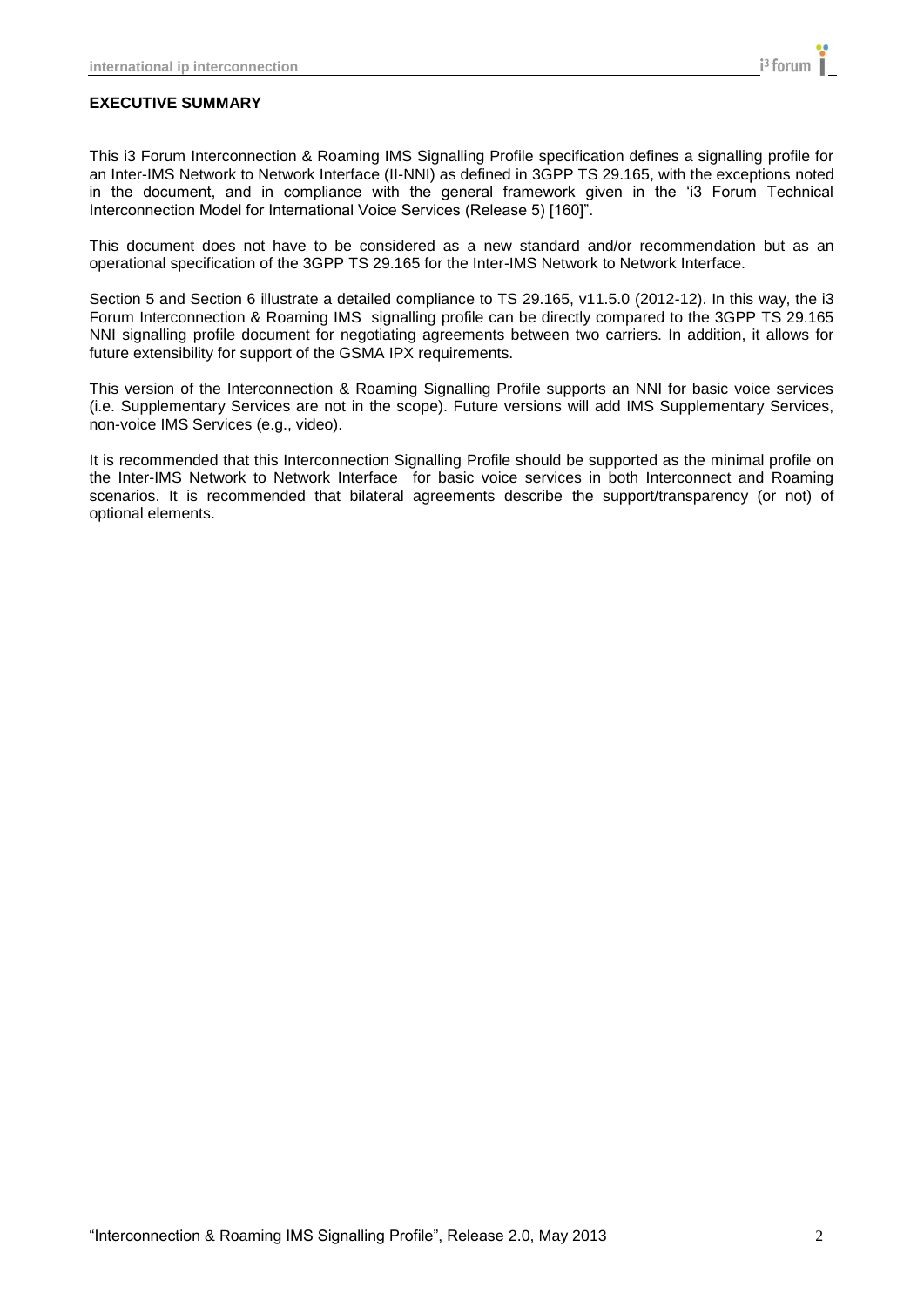## **Table of Contents**

| $\mathbf 1$  |                                                                                                                                                                                                                                     |  |
|--------------|-------------------------------------------------------------------------------------------------------------------------------------------------------------------------------------------------------------------------------------|--|
| $1.1$        |                                                                                                                                                                                                                                     |  |
| $1.2$        |                                                                                                                                                                                                                                     |  |
| $\mathbf{2}$ |                                                                                                                                                                                                                                     |  |
| 3            |                                                                                                                                                                                                                                     |  |
| 4            |                                                                                                                                                                                                                                     |  |
| 4.1          |                                                                                                                                                                                                                                     |  |
| 5            |                                                                                                                                                                                                                                     |  |
| 5.1          |                                                                                                                                                                                                                                     |  |
| 5.2          | 5.2.1<br>5.2.2                                                                                                                                                                                                                      |  |
|              |                                                                                                                                                                                                                                     |  |
| 6            |                                                                                                                                                                                                                                     |  |
| 6.1          | 6.1.1<br>6.1.1.1<br>6.1.1.2<br>6.1.1.3<br>6.1.1.3.0<br>6.1.1.3.1<br>Derivation of applicable SIP header fields from 3GPP TS 24.229 [5] 20<br>6.1.1.3.2<br>6.1.1.3.3<br>6.1.1.3.4<br>6.1.1.4<br>6.1.1.5<br>6.1.2<br>6.1.2.1<br>6.1.3 |  |
| 6.2          |                                                                                                                                                                                                                                     |  |
|              | 6.2.1                                                                                                                                                                                                                               |  |
| 6.3          |                                                                                                                                                                                                                                     |  |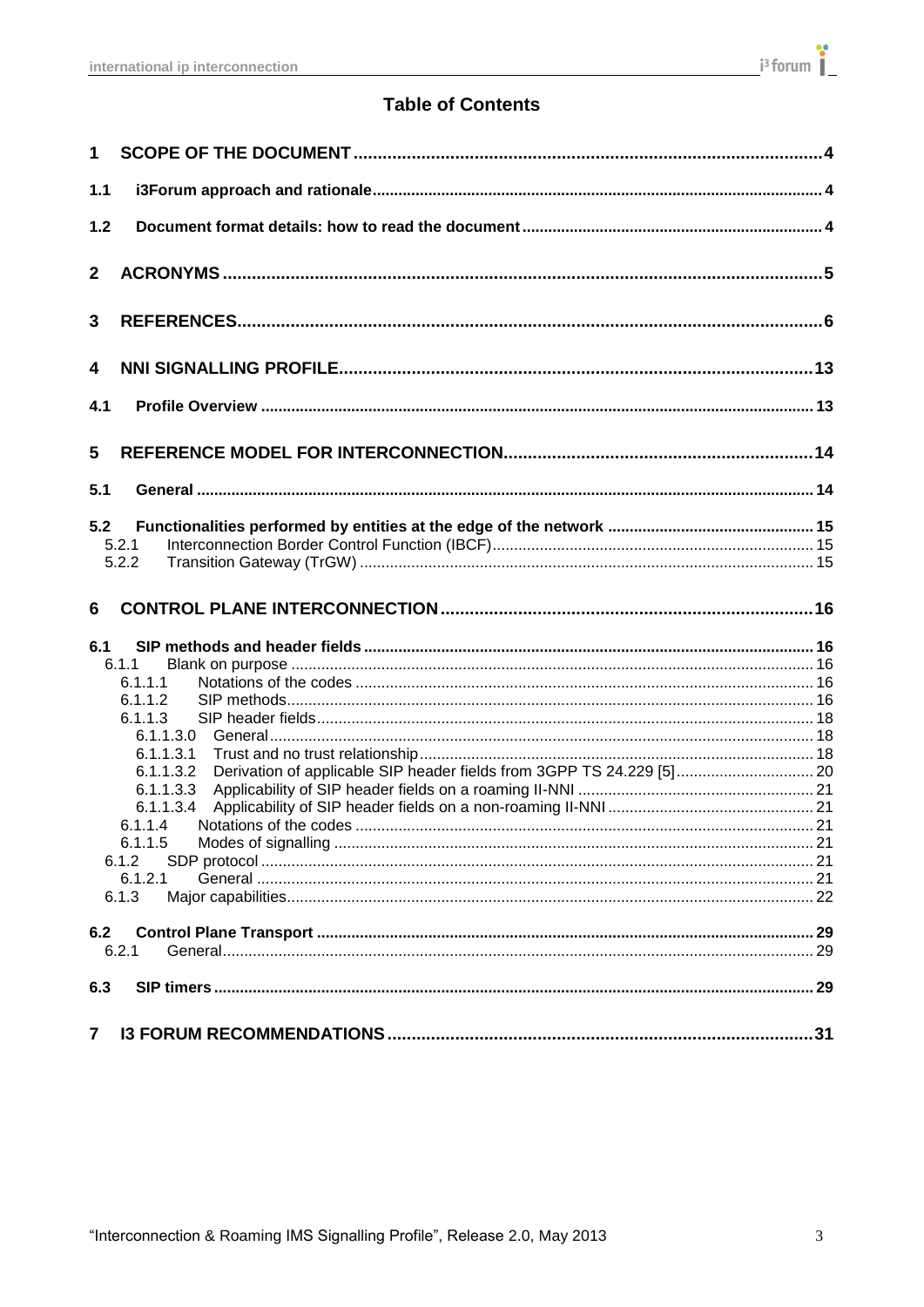## <span id="page-3-0"></span>**1 Scope of the document**

This i3 Forum Interconnection & Roaming IMS Signalling Profile specification defines a signalling profile for an Inter-IMS Network to Network Interface (II-NNI) as defined in 3GPP TS 29.165, with the exceptions noted in the document, and in compliance with the general framework given in the "i3 Forum Technical Interconnection Model for International Voice Services (Release 5) [160]".

This document does not have to be considered as a new standard and/or recommendation but as an operational specification of the 3GPP TS 29.165 for the Inter-IMS Network to Network Interface.

Section 5 and Section 6 illustrate a detailed compliance to TS 29.165, v11.5.0 (2012-12). In this way, the i3 Forum signalling profile can be directly compared to the 3GPP TS 29.165 NNI signalling profile document for negotiating agreements between two carriers. In addition, it allows for future extensibility for support of the GSMA IPX requirements.

This version of the Interconnection & Roaming Signalling Profile supports an NNI for basic voice service for roaming and non-roaming scenarios. Future versions will add IMS Supplementary Services, non-voice IMS Services (e.g., video, SMS).

### <span id="page-3-1"></span>**1.1 i3Forum approach and rationale**

The i3 Forum II-NNI signalling profile:

<span id="page-3-2"></span>.

- 1. starts with Section 5 of 3GPP TS 29.165 v11.5.0 (2012-12);
- 2. further determines the applicability of each item according to [160] and International voice service operation. This may result in an item"s deletion. (Note that the scope of this version is for basic voice);
- 3. gives an analysis of the "Notation" given an item (Mandatory, Conditional or Optional).

### **1.2 Document format details: how to read the document**

The original text from 3GPP TS 29.165 v11.5.0 (2012-12) Section 5 and Section 6 is copied and included in this document. TS 29.165 clause numbers are referenced in the following sections. The "blank on purpose" are added to maintain section numbering continuity.

The text format assumed in this document follows the below rules:

 Original text from 3GPP TS 29.165 v11.5.0 (2012-12) is formatted in italic letters, in both plain text and Tables

Example 1: *Figure 5.1.1 illustrates the architecture diagram…* Example 2*: The IBCF shall provide the capabilities*

 Text added as part of the i3 Forum II-NNI signalling profile is formatted in lighter blue and underlined text.

Example 1: Figure 5.1.2 illustrates the i3 Forum Interconnection Example 2: Services supporting the following SIP Methods

 Text deleted as part of the i3 Forum II-NNI signalling profile is formatted in lighter blue and stroke text.

Example**:** As specified in 3GPP TS 24.229 [5], clause 4.4

Descriptive text of the i3 Forum II-NNI signalling profile is formatted in plain text format in black.

Example: For the purpose of the present document …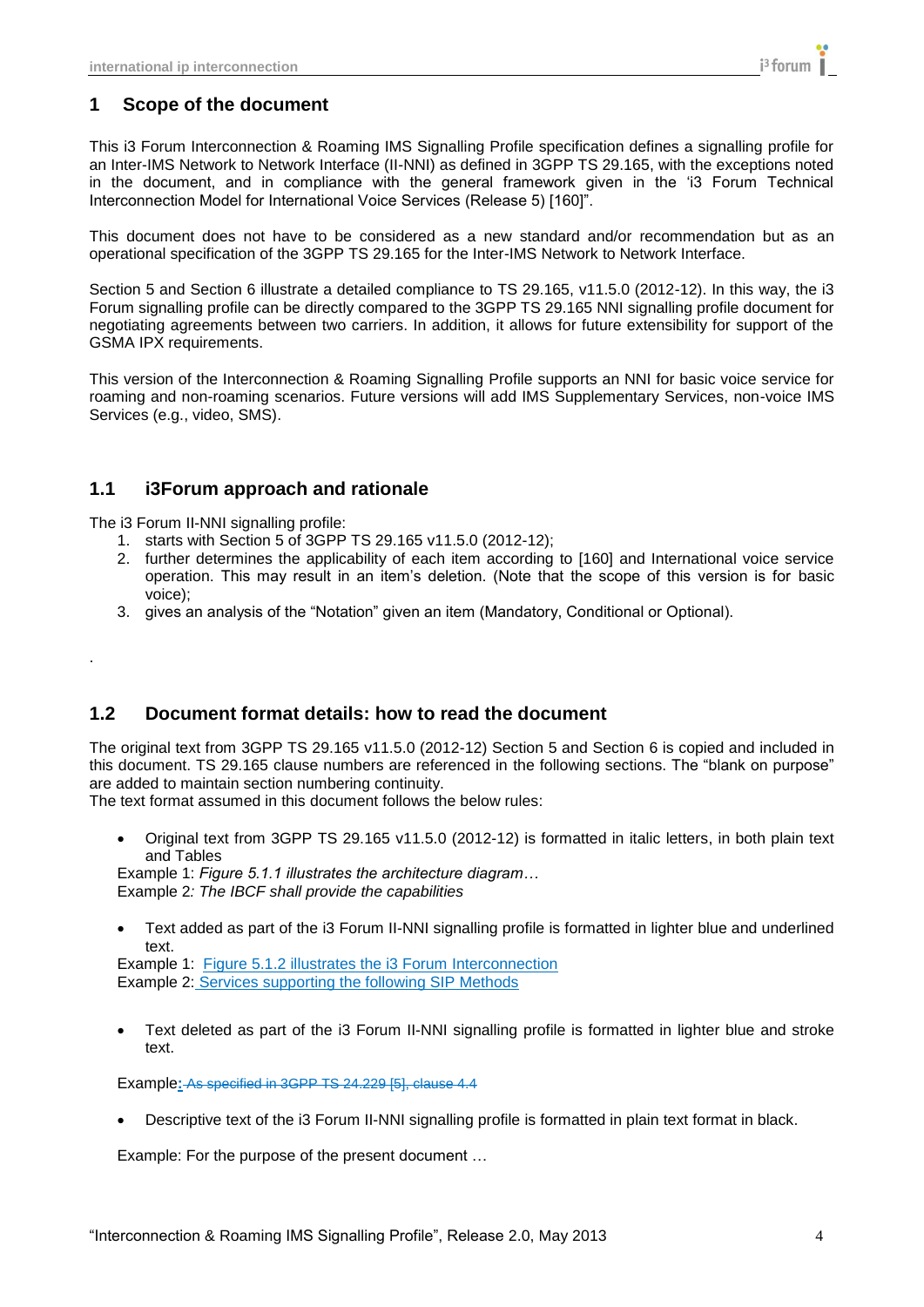## <span id="page-4-0"></span>**2 Acronyms**

| 3GPP               | 3rd Generation Partnership Project               |
|--------------------|--------------------------------------------------|
| <b>ALG</b>         | <b>Application Level Gateway</b>                 |
| ATCF               | <b>Access Transfer Control Function</b>          |
| B <sub>2</sub> BUA | Back to Back user agent                          |
| <b>BGCF</b>        | <b>Border Gateway Control Function</b>           |
| <b>CSCF</b>        | <b>Call Session Control Function</b>             |
| <b>IBCF</b>        | Interconnection Border Control Function          |
| I-BGF              | <b>Interconnection Border Gateway Function</b>   |
| <b>I-CSCF</b>      | Interrogating-Call Session Control Function      |
| <b>ICSS</b>        | <b>IMS Centralized Services</b>                  |
| <b>II-NNI</b>      | Inter-IMS Network to Network Interface           |
| <b>IM-CN</b>       | <b>IP Multimedia Core Networks</b>               |
| <b>IMS</b>         | IP Multimedia Subsystem                          |
| <b>IMS-ALG</b>     | Multimedia Subsystem Application Level Gateway   |
| IP                 | Internet Protocol                                |
| <b>IPSec</b>       | <b>IP Security</b>                               |
| IPv4               | Internet Protocol Version 4                      |
| IP <sub>v6</sub>   | Internet Protocol Version 6                      |
| <b>MGCF</b>        | Media Gateway Control Function                   |
| MGF                | <b>Media Gateway Function</b>                    |
| MIME               | Multipurpose Internet Mail Extensions            |
| <b>MSC</b>         | <b>Mobile Switching Center</b>                   |
| NAT                | <b>Network Address Translation</b>               |
| NAT-PT             | Network Address Translation-Protocol Translation |
| <b>NNI</b>         | Network to Network Interface                     |
| P-CSCF             | <b>Proxy Call Session Control Function</b>       |
| <b>RTP</b>         | Real-Time Protocol                               |
| SBC                | <b>Session Border Controller</b>                 |
| S-CSCF             | Serving-Call Session Control Function            |
| <b>SCTP</b>        | <b>Stream Control Transmission Protocol</b>      |
| <b>SDP</b>         | <b>Session Description Protocol</b>              |
| <b>SGF</b>         | <b>Signalling Gateway Function</b>               |
| <b>SIP</b>         | <b>Session Initiation Protocol</b>               |
| <b>SIP URI</b>     | SIP protocol Uniform Resource Identifier         |
| SIP-I              | SIP with encapsulated ISUP                       |
| SIP-T              | SIP for Telephones                               |
| <b>SLA</b>         | Service Level Agreement                          |
| <b>SRVCC</b>       | Single Radio Voice Call Continuity               |
| TCP                | <b>Transmission Control Protocol</b>             |
| tel-URI            | Telephone Uniform Resource Identifier            |
| TRF                | <b>Transit and Roaming Function</b>              |
| <b>TrGw</b>        | <b>Transition Gateway</b>                        |
| <b>TLS</b>         | <b>Transport Layer Security</b>                  |
| UA                 | <b>User Agent</b>                                |
| <b>UDP</b>         | <b>User Datagram Protocol</b>                    |
| URI                | Uniform Resource Identifier                      |
| VoIP               | Voice over IP                                    |
|                    |                                                  |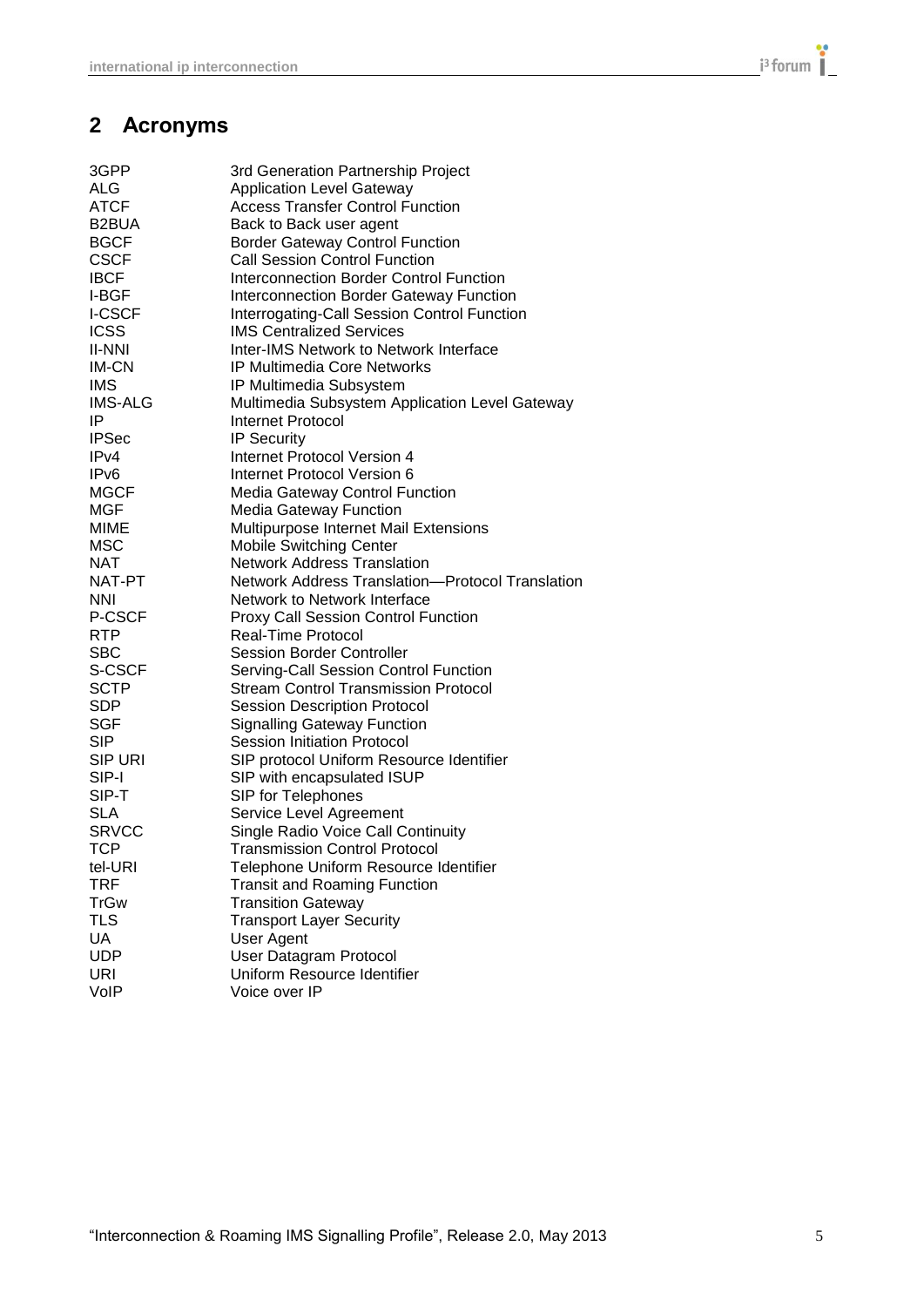- <span id="page-5-0"></span>*[1] 3GPP TR 21.905: "Vocabulary for 3GPP Specifications".*
- *[2] IETF RFC 791: "Internet Protocol".*
- *[3] 3GPP TS 23.002: "Network architecture".*
- *[4] 3GPP TS 23.228: "IP Multimedia Subsystem (IMS); Stage 2".*
- *[5] 3GPP TS 24.229: "Internet Protocol (IP) multimedia call control protocol based on Session Initiation Protocol (SIP) and Session Description Protocol (SDP); Stage 3".*
- *[6] 3GPP TR 24.930: "Signalling flows for the session setup in the IP Multimedia core network Subsystem (IMS) based on Session Initiation Protocol (SIP) and Session Description Protocol (SDP); Stage 3".*
- *[7] IETF RFC 2460: "Internet Protocol, Version 6 (IPv6) Specification".*
- *[8] 3GPP TS 29.162: "Interworking between the IM CN subsystem and IP networks".*
- *[9] 3GPP TS 22.228: "Service requirements for the IP multimedia core network subsystem".*
- *[10] 3GPP TS 33.210: "3G security; Network Domain Security (NDS); IP network layer security".*
- *[11] 3GPP TS 26.114: "IP Multimedia Subsystem (IMS); Multimedia Telephony; Media handling and interaction".*
- *[12] ETSI TS 181 005 1.1.1: "Telecommunications and Internet converged Services and Protocols for Advanced Networking (TISPAN); Services and Capabilities Requirements".*
- *[13] IETF RFC 3261: "SIP: Session Initiation Protocol".*
- *[14] IETF RFC 3966: "The tel URI for Telephone Numbers".*
- *[15] IETF RFC 3860: "Common Profile for Instant Messaging (CPIM)".*
- *[16] IETF RFC 3859: "Common Profile for Presence (CPP)".*
- *[17] IETF RFC 4975: "The Message Session Relay Protocol (MSRP)".*
- *[18] IETF RFC 3262: "Reliability of provisional responses in Session Initiation Protocol (SIP)".*
- *[19] IETF RFC 3428: "Session Initiation Protocol (SIP) Extension for Instant Messaging".*
- *[20] IETF RFC 3265: "Session Initiation Protocol (SIP) Specific Event Notification".*
- *[21] IETF RFC 3903: "An Event State Publication Extension to the Session Initiation Protocol (SIP)".*
- *[22] IETF RFC 3515: "The Session Initiation Protocol (SIP) REFER method".*
- *[23] IETF RFC 3311: "The Session Initiation Protocol (SIP) UPDATE method".*
- *[24] IETF RFC 3455: "Private Header (P-Header) Extensions to the Session Initiation Protocol (SIP) for the 3rd-Generation Partnership Project (3GPP)".*
- *[25] IETF RFC 4244: "An Extension to the Session Initiation Protocol (SIP) for Request History Information".*
- *[26] IETF RFC 6050: "A Session Initiation Protocol (SIP) Extension for the Identification of Services".*
- *[27] IETF RFC 4168: "The Stream Control Transmission Protocol (SCTP) as a Transport for the Session Initiation Protocol (SIP)".*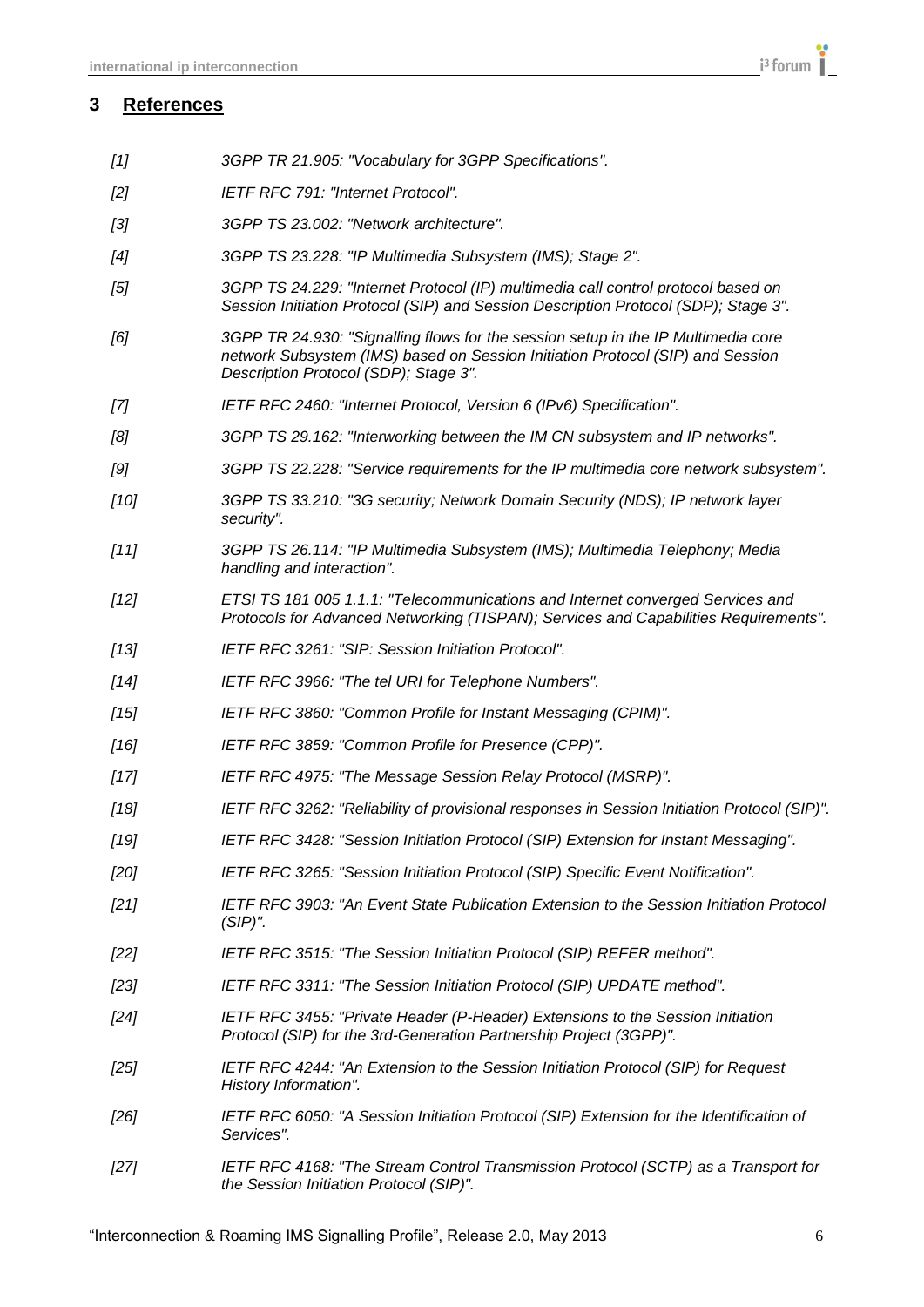| [28]   | Void.                                                                                                                                                                      |
|--------|----------------------------------------------------------------------------------------------------------------------------------------------------------------------------|
| $[29]$ | 3GPP TS 32.260: "Telecommunication management; Charging management; IP<br>Multimedia Subsystem (IMS) charging".                                                            |
| [30]   | 3GPP TS 22.173: "IP Multimedia Core Network Subsystem (IMS); Multimedia Telephony<br>Service and supplementary services; Stage 1".                                         |
| $[31]$ | 3GPP TS 24.173: "IMS multimedia telephony communication service and supplementary<br>services; Stage 3".                                                                   |
| $[32]$ | 3GPP TS 24.607: "Originating Identification Presentation (OIP) and Originating<br>Identification Restriction (OIR) using IP Multimedia (IM); Core Network (CN) subsystem". |
| [33]   | 3GPP TS 24.616: "Malicious Communication Identification (MCID) using IP Multimedia<br>(IM) Core Network (CN) subsystem".                                                   |
| [34]   | IETF RFC 3323: "A Privacy Mechanism for the Session Initiation Protocol (SIP)".                                                                                            |
| [35]   | 3GPP TS 23.003: "Numbering, addressing and identification".                                                                                                                |
| [36]   | 3GPP TS 24.610: "Communication HOLD (HOLD) using IP Multimedia (IM) Core<br>Network (CN) subsystem".                                                                       |
| $[37]$ | 3GPP TS 24.615: "Communication Waiting (CW) using IP Multimedia (IM) Core Network<br>(CN) subsystem".                                                                      |
| [38]   | 3GPP TS 24.628: "Common Basic Communication procedures using IP Multimedia (IM)<br>Core Network (CN) subsystem".                                                           |
| [39]   | IETF RFC 6086: "Session Initiation Protocol (SIP) INFO Method and Package<br>Framework".                                                                                   |
| [40]   | IETF RFC 3312: "Integration of resource management and Session Initiation Protocol<br>$(SIP)$ ".                                                                           |
| $[41]$ | IETF RFC 4032: "Update to the Session Initiation Protocol (SIP) Preconditions<br>Framework".                                                                               |
| $[42]$ | IETF RFC 3313: "Private Session Initiation Protocol (SIP) Extensions for Media<br>Authorization".                                                                          |
| $[43]$ | IETF RFC 3327: "Session Initiation Protocol Extension Header Field for Registering Non-<br>Adjacent Contacts".                                                             |
| $[44]$ | IETF RFC 3325: "Private Extensions to the Session Initiation Protocol (SIP) for Network<br>Asserted Identity within Trusted Networks".                                     |
| [45]   | IETF RFC 3608: "Session Initiation Protocol (SIP) Extension Header Field for Service<br>Route Discovery During Registration".                                              |
| $[46]$ | IETF RFC 3486: "Compressing the Session Initiation Protocol (SIP)".                                                                                                        |
| $[47]$ | IETF RFC 3329: "Security Mechanism Agreement for the Session Initiation Protocol<br>$(SIP)$ ".                                                                             |
| [48]   | IETF RFC 3326: "The Reason Header Field for the Session Initiation Protocol (SIP)".                                                                                        |
| [49]   | IETF RFC 6432: "Carrying Q.850 Codes in Reason Header Fields in SIP (Session<br>Initiation Protocol) Responses".                                                           |
| [50]   | IETF RFC 3581: "An Extension to the Session Initiation Protocol (SIP) for Symmetric<br>Response Routing".                                                                  |
| $[51]$ | IETF RFC 3841: "Caller Preferences for the Session Initiation Protocol (SIP)".                                                                                             |
| $[52]$ | IETF RFC 4028: "Session Timers in the Session Initiation Protocol (SIP)".                                                                                                  |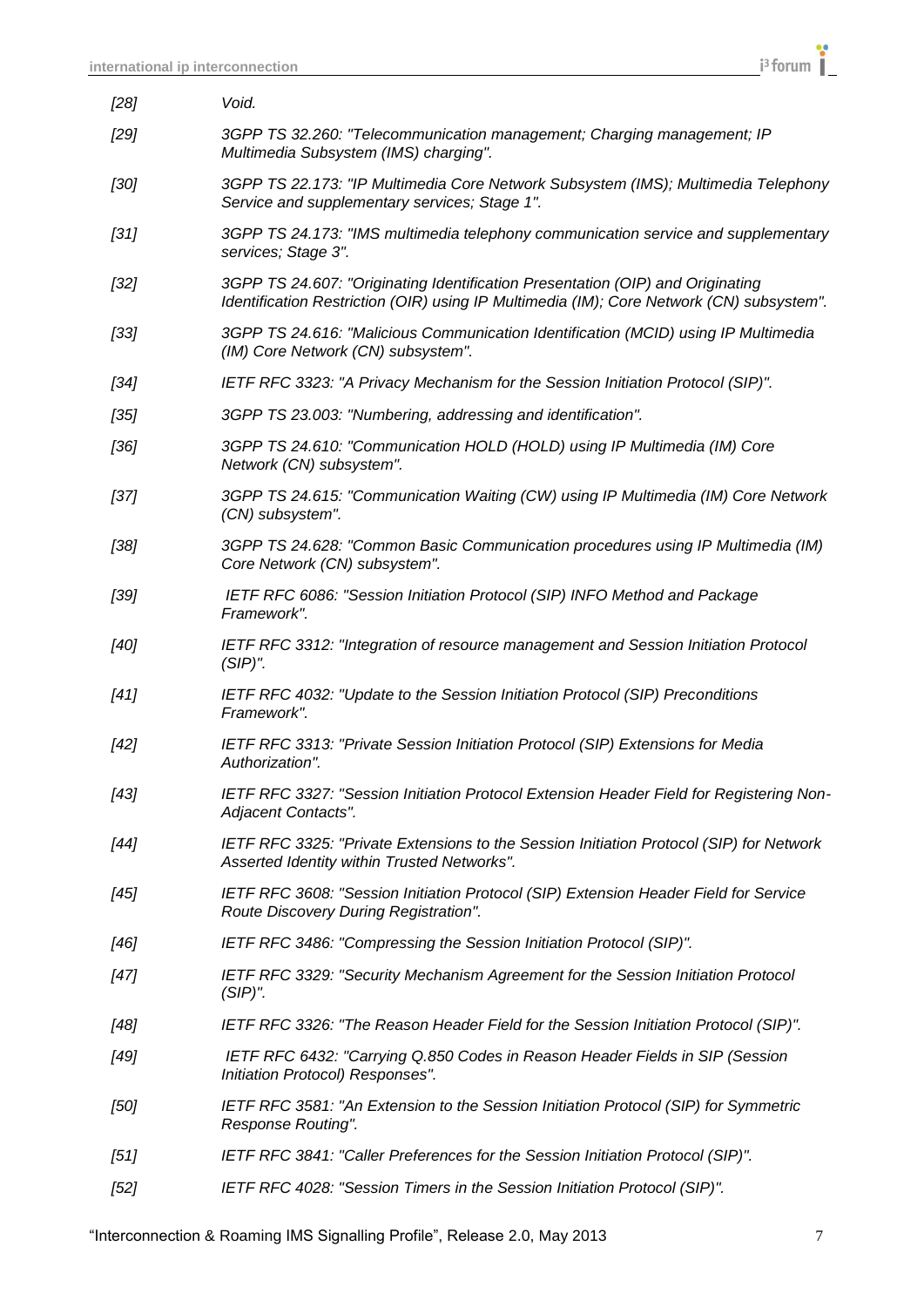| [53]   | IETF RFC 3892: "The Session Initiation Protocol (SIP) Referred-By Mechanism".                                                                       |
|--------|-----------------------------------------------------------------------------------------------------------------------------------------------------|
| $[54]$ | IETF RFC 3891: "The Session Initiation Protocol (SIP) 'Replaces' Header".                                                                           |
| [55]   | IETF RFC 3911: "The Session Initiation Protocol (SIP) 'Join' Header".                                                                               |
| $[56]$ | IETF RFC 3840: "Indicating User Agent Capabilities in the Session Initiation Protocol<br>$(SIP)$ ".                                                 |
| [57]   | IETF RFC 5079: "Rejecting Anonymous Requests in the Session Initiation Protocol<br>$(SIP)$ ".                                                       |
| [58]   | IETF RFC 4458: "Session Initiation Protocol (SIP) URIs for Applications such as<br>Voicemail and Interactive Voice Response (IVR)".                 |
| [59]   | IETF RFC 4320: "Actions Addressing Identified Issues with the Session Initiation<br>Protocol's (SIP) Non-INVITE Transaction".                       |
| [60]   | IETF RFC 4457: "The Session Initiation Protocol (SIP) P-User-Database Private-Header<br>(P-header)".                                                |
| [61]   | IETF RFC 5031: "A Uniform Resource Name (URN) for Services".                                                                                        |
| [62]   | IETF RFC 5627: "Obtaining and Using Globally Routable User Agent (UA) URIs (GRUU)<br>in the Session Initiation Protocol (SIP)".                     |
| [63]   | Void                                                                                                                                                |
| [64]   | IETF RFC 5002: "The Session Initiation Protocol (SIP) P-Profile-Key Private Header (P-<br>Header)".                                                 |
| [65]   | IETF RFC 5626: "Managing Client-Initiated Connections in the Session Initiation Protocol<br>$(SIP)$ ".                                              |
| [66]   | IETF 5768: "Indicating Support for Interactive Connectivity Establishment (ICE) in the<br>Session Initiation Protocol (SIP)".                       |
| [67]   | IETF RFC 5365: "Multiple-Recipient MESSAGE Requests in the Session Initiation<br>Protocol (SIP)".                                                   |
| [68]   | IETF RFC 4412: "Location Conveyance for the Session Initiation Protocol".                                                                           |
| [69]   | IETF RFC 5368: "Referring to Multiple Resources in the Session Initiation Protocol<br>$(SIP)$ ".                                                    |
| $[70]$ | IETF RFC 5366: "Conference Establishment Using Request-Contained Lists in the<br>Session Initiation Protocol (SIP)".                                |
| $[71]$ | IETF RFC 5367: "Subscriptions to Request-Contained Resource Lists in the Session<br>Initiation Protocol (SIP)".                                     |
| $[72]$ | IETF RFC 4967: "Dial String Parameter for the Session Initiation Protocol Uniform<br>Resource Identifier".                                          |
| $[73]$ | IETF RFC 4964: "The P-Answer-State Header Extension to the Session Initiation<br>Protocol for the Open Mobile Alliance Push to Talk over Cellular". |
| $[74]$ | IETF RFC 5009: "Private Header (P-Header) Extension to the Session Initiation Protocol<br>(SIP) for Authorization of Early Media".                  |
| [75]   | IETF RFC 4694: "Number Portability Parameters for the 'tel' URI".                                                                                   |
| $[76]$ | Void                                                                                                                                                |
| $[77]$ | IETF RFC 4411: "Extending the Session Initiation Protocol (SIP) Reason Header for<br>Preemption Events".                                            |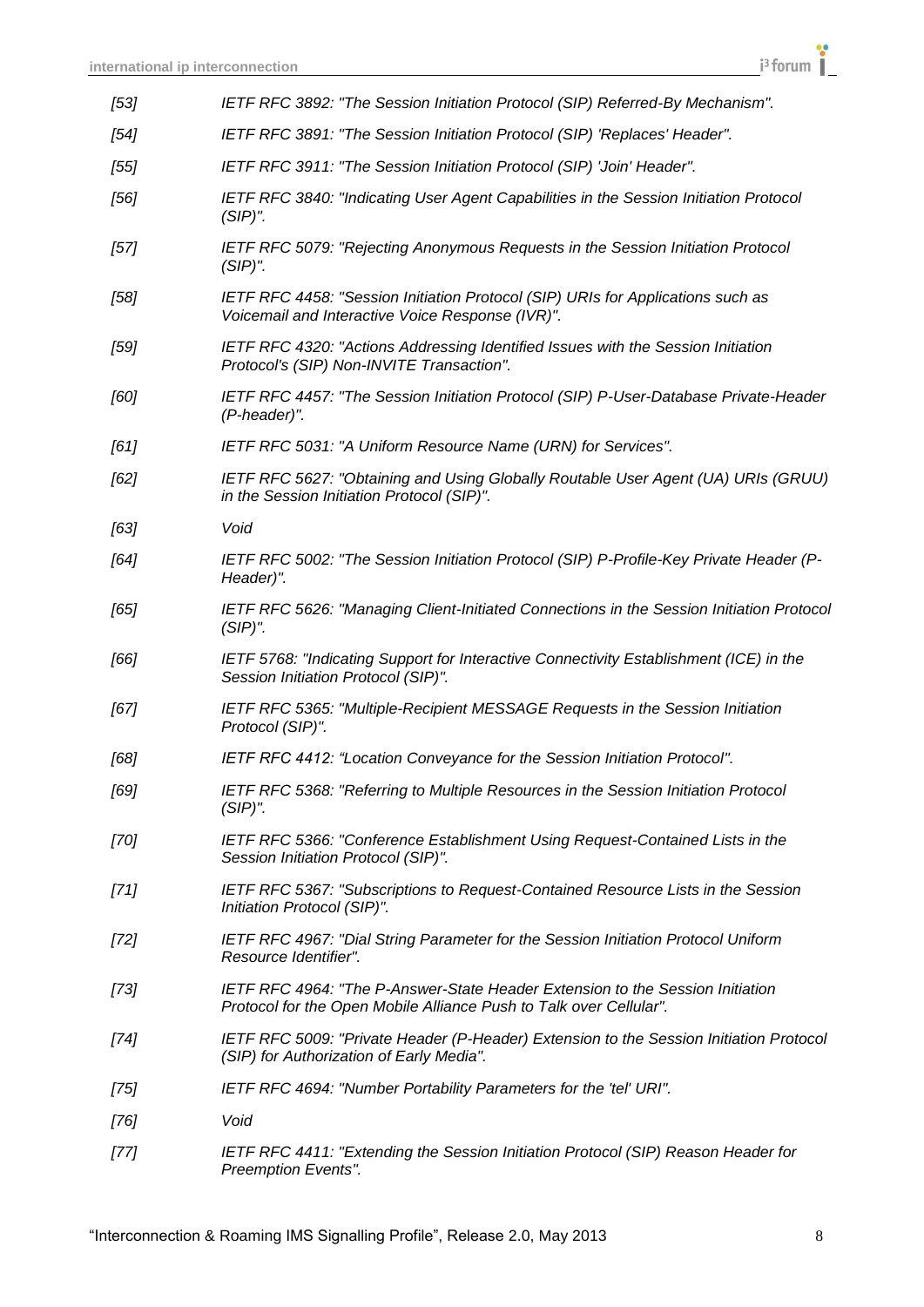| $[78]$  | IETF RFC 4412: "Communications Resource Priority for the Session Initiation Protocol<br>$(SIP)$ ".                                                              |
|---------|-----------------------------------------------------------------------------------------------------------------------------------------------------------------|
| [79]    | IETF RFC 5393: "Addressing an Amplification Vulnerability in Session Initiation Protocol<br>(SIP) Forking Proxies".                                             |
| [80]    | IETF RFC 5049: "Applying Signaling Compression (SigComp) to the Session Initiation<br>Protocol (SIP)".                                                          |
| [81]    | IETF RFC 5688: "A Session Initiation Protocol (SIP) Media Feature Tag for MIME<br>Application Sub-Types".                                                       |
| [82]    | IETF RFC 5360: "A Framework for Consent-Based Communications in the Session<br>Initiation Protocol (SIP)".                                                      |
| [83]    | draft-johnston-sipping-cc-uui-09 (March 2010): "Transporting User to User Information in<br>SIP for ISDN interworking".                                         |
| [84]    | draft-vanelburg-dispatch-private-network-ind-01 (June 2010): "The Session Initiation<br>Protocol (SIP) P-Private-Network-Indication Private-Header (P-Header)". |
| [85]    | IETF RFC 5502: "The SIP P-Served-User Private-Header (P-Header) for the 3GPP IP<br>Multimedia (IM) Core Network (CN) Subsystem".                                |
| [86]    | Void.                                                                                                                                                           |
| [87]    | draft-dawes-sipping-debug-05 (October 24, 2011): "Session Initiation Protocol (SIP)<br>Header parameter for Debugging".                                         |
| [88]    | IETF RFC 6228: "Response Code for Indication of Terminated Dialog".                                                                                             |
| [89]    | IETF RFC 5621: "Message Body Handling in the Session Initiation Protocol (SIP)".                                                                                |
| [90]    | IETF RFC 6223: "Indication of support for keep-alive".                                                                                                          |
| [91]    | IETF RFC 5552: "SIP Interface to VoiceXML Media Services".                                                                                                      |
| [92]    | IETF RFC 3862: "Common Presence and Instant Messaging (CPIM): Message Format".                                                                                  |
| $[93]$  | IETF RFC 5438: "Instant Message Disposition Notification".                                                                                                      |
| $[94]$  | IETF RFC 5373: "Requesting Answering Modes for the Session Initiation Protocol (SIP)".                                                                          |
| [95]    | Void                                                                                                                                                            |
| [96]    | IETF RFC 3959: "The Early Session Disposition Type for the Session Initiation Protocol<br>$(SIP)$ ".                                                            |
| [97]    | draft-rosenberg-sipcore-target-uri-delivery-00 (June 2009): "Delivery of Request-URI<br>Targets to User Agents".                                                |
| [98]    | 3GPP TS 24.183: "Customized Ringing Signal (CRS) using IP Multimedia (IM) Core<br>Network (CN) subsystem".                                                      |
| [99]    | 3GPP TS 24.259: "Personal Network Management (PNM) using IP Multimedia (IM) Core<br>Network (CN) subsystem".                                                    |
| $[100]$ | 3GPP TS 24.238: "Session Initiation Protocol (SIP) based user configuration".                                                                                   |
| $[101]$ | 3GPP TS 24.239: "Flexible Alerting (FA) using IP Multimedia (IM) Core Network (CN)<br>subsystem".                                                               |
| $[102]$ | Void.                                                                                                                                                           |
| $[103]$ | 3GPP TS 24.654: "Closed User Group (CUG) using IP Multimedia (IM) Core Network<br>(CN) subsystem".                                                              |
| $[104]$ | Void.                                                                                                                                                           |

"Interconnection & Roaming IMS Signalling Profile", Release 2.0, May 2013 9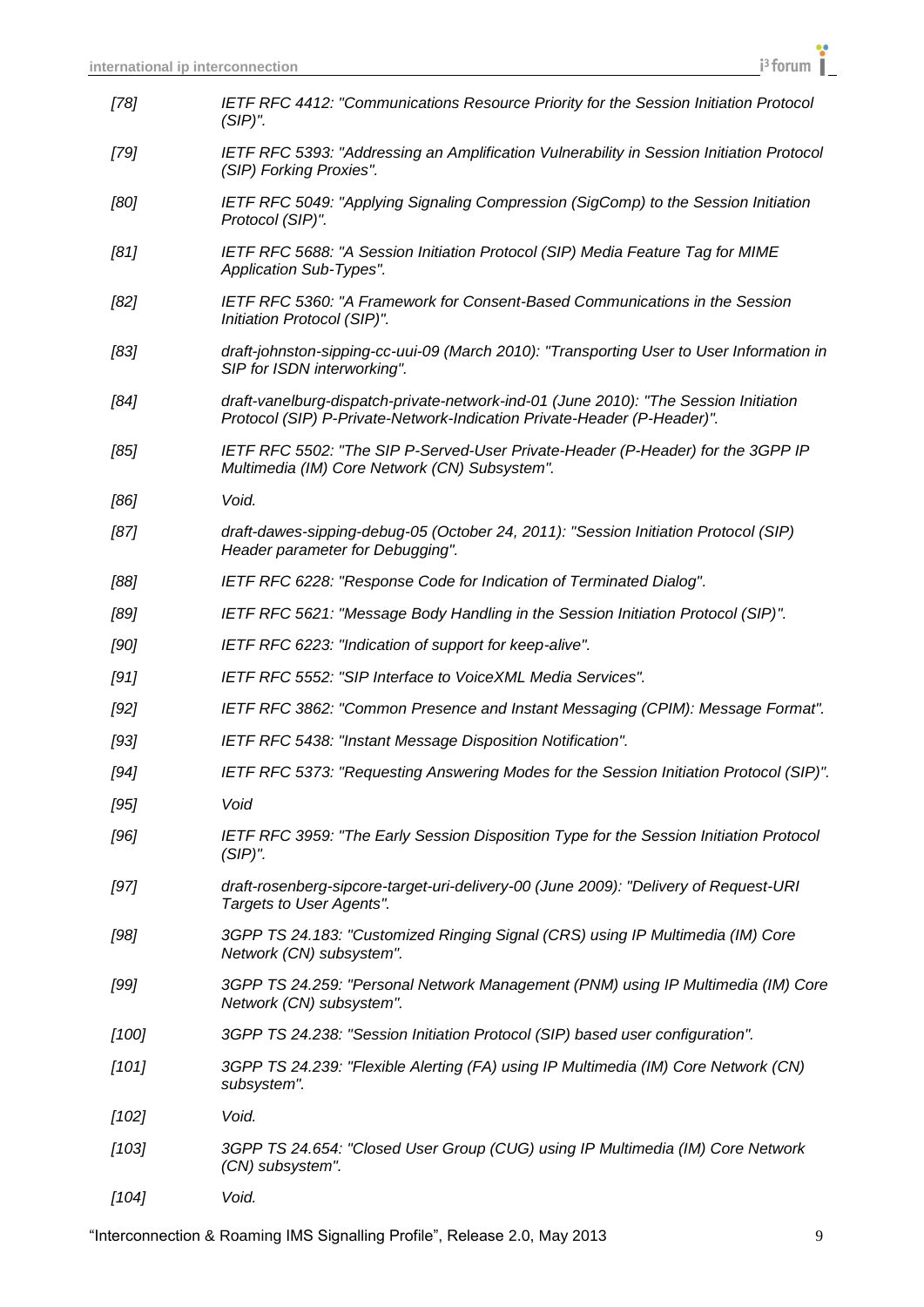| $[105]$ | 3GPP TS 24.605: "Conference (CONF) using IP Multimedia (IM) Core Network (CN)<br>subsystem".                                                                                         |
|---------|--------------------------------------------------------------------------------------------------------------------------------------------------------------------------------------|
| $[106]$ | 3GPP TS 24.147:<br>"Conferencing using the IP Multimedia (IM) Core Network (CN)<br>subsystem".                                                                                       |
| $[107]$ | Void.                                                                                                                                                                                |
| $[108]$ | Void.                                                                                                                                                                                |
| $[109]$ | 3GPP TS 24.642: "Completion of Communications to Busy Subscriber (CCBS)<br>Completion of Communications by No Reply (CCNR) using IP Multimedia (IM) Core<br>Network (CN) subsystem". |
| $[110]$ | Void.                                                                                                                                                                                |
| [111]   | Void.                                                                                                                                                                                |
| [112]   | 3GPP TS 24.606: "Message Waiting Indication (MWI) using IP Multimedia (IM) Core<br>Network (CN) subsystem".                                                                          |
| $[113]$ | 3GPP TS 24.608: "Terminating Identification Presentation (TIP) and Terminating<br>Identification Restriction (TIR) using IP Multimedia (IM); Core Network (CN) subsystem".           |
| $[114]$ | 3GPP TS 24.611: "Communication Barring (CB) using IP Multimedia (IM); Core Network<br>(CN) subsystem".                                                                               |
| [115]   | Void.                                                                                                                                                                                |
| $[116]$ | 3GPP TS 24.629: "Explicit Communication Transfer (ECT) using IP Multimedia (IM) Core<br>Network (CN) subsystem".                                                                     |
| [117]   | 3GPP TS 24.604: "Communication DIVersion (CDIV) using IP Multimedia (IM) Core<br>Network (CN) subsystem".                                                                            |
| $[118]$ | Void.                                                                                                                                                                                |
| $[119]$ | Void.                                                                                                                                                                                |
| $[120]$ | 3GPP TS 23.292: "IP Multimedia Subsystem (IMS) Centralized Services; Stage 2".                                                                                                       |
| $[121]$ | 3GPP TS 24.292: "IP Multimedia Core Network subsystem Centralized Services (ICS);<br>Stage 3".                                                                                       |
| $[122]$ | 3GPP TS 24.647: "Advice Of Charge (AOC) using IP Multimedia (IM) Core Network (CN)<br>subsystem".                                                                                    |
| [123]   | Void.                                                                                                                                                                                |
| $[124]$ | draft-kaplan-dispatch-session-id-03 (March, 2011): "A Session Identifier for the Session<br>Initiation Protocol (SIP)".                                                              |
| [125]   | IETF RFC 6026: "Correct Transaction Handling for 2xx Responses to Session Initiation<br>Protocol (SIP) INVITE Requests".                                                             |
| [126]   | IETF RFC 5658: "Addressing Record-Route issues in the Session Initiation Protocol<br>$(SIP)$ ".                                                                                      |
| $[127]$ | IETF RFC 5954: "Essential correction for IPv6 ABNF and URI comparison in RFC3261".                                                                                                   |
| [128]   | Void.                                                                                                                                                                                |
| [129]   | 3GPP TS 24.182:<br>"IP Multimedia Subsystem (IMS) Customized Alerting Tones<br>$(CAT)$ ".                                                                                            |
| [130]   | 3GPP TS 29.292: "Interworking between the IP Multimedia (IM) Core Network (CN)<br>subsystem and MSC Server for IMS Centralized Services (ICS)".                                      |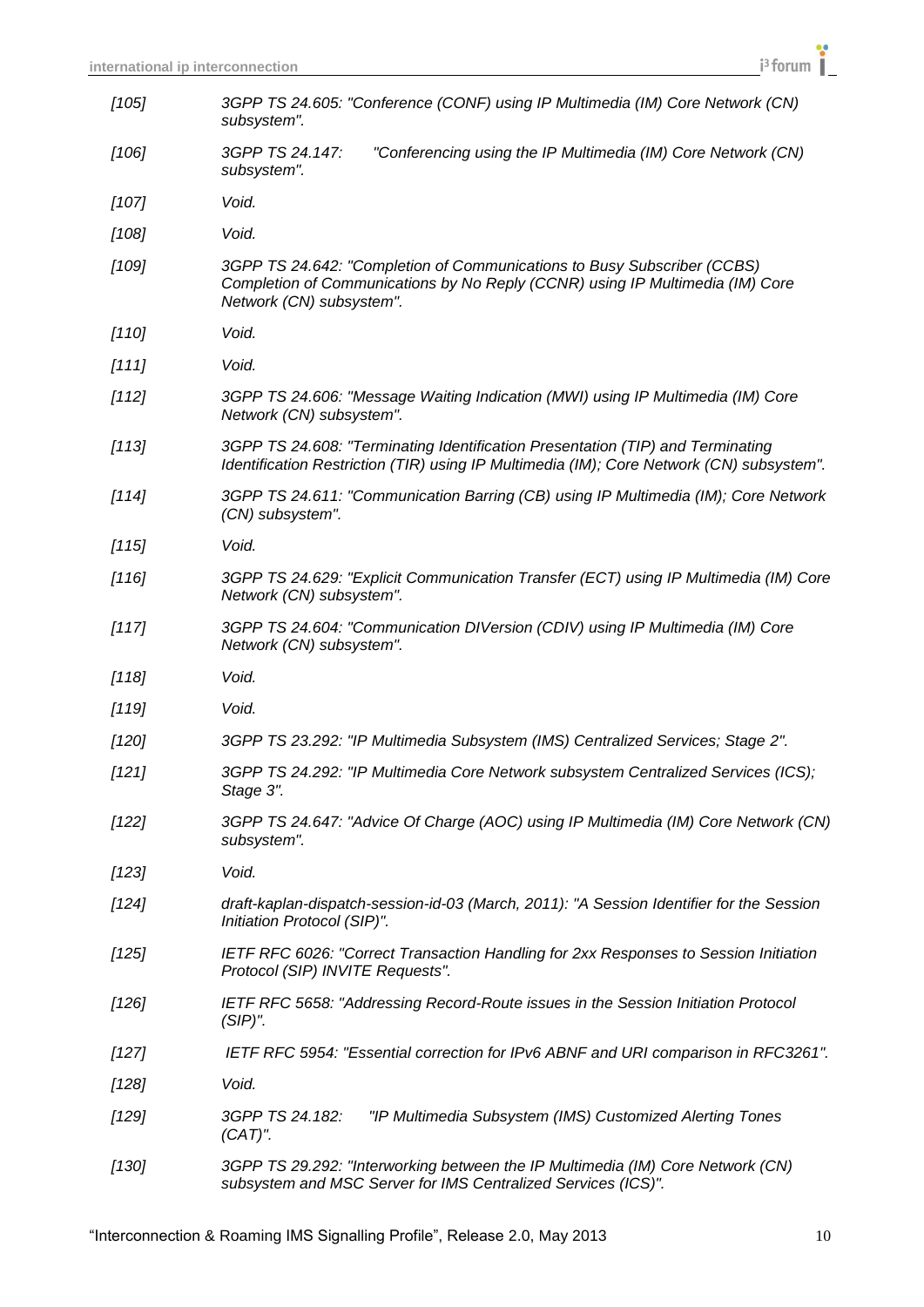| $[131]$ | 3GPP TS 24.237: "IP Multimedia (IM) Core Network (CN) subsystem; IP Multimedia<br>Subsystem (IMS) Service Continuity".                                        |
|---------|---------------------------------------------------------------------------------------------------------------------------------------------------------------|
| $[132]$ | 3GPP TS 24.141: "Presence service using the IP Multimedia (IM) Core Network (CN)<br>subsystem".                                                               |
| [133]   | draft-ietf-sip-session-policy-framework-10 (February 2011): "A Framework for Session<br>Initiation Protocol (SIP) Session Policies".                          |
| $[134]$ | IETF RFC 5875: "An Extensible Markup Language (XML) Configuration Access Protocol<br>(XCAP) Diff Event Package".                                              |
| $[135]$ | IETF RFC 4488: "Suppression of Session Initiation Protocol (SIP) REFER Method<br>Implicit Subscription".                                                      |
| $[136]$ | draft-ietf-salud-alert-info-urns-06 (April 2012): "Alert-Info URNs for for the Session<br>Initiation Protocol (SIP)".                                         |
| $[137]$ | draft-dawes-dispatch-mediasec-parameter-05 (February 2012): "Capability Exchange for<br>Media Plane Security".                                                |
| $[138]$ | OMA-TS-Presence_SIMPLE-V2_0-20101202 "Presence SIMPLE Specification".                                                                                         |
| $[139]$ | 3GPP TS 24.247: "Messaging service using the IP Multimedia (IM) Core Network (CN)<br>subsystem".                                                              |
| $[140]$ | IETF RFC 4538: "Request Authorization through Dialog Identification in the Session<br>Initiation Protocol (SIP)".                                             |
| [141]   | IETF RFC 5318: "The Session Initiation Protocol (SIP) P-Refused-URI-List Private-<br>Header (P-Header)".                                                      |
| $[142]$ | OMA-TS-Presence_SIMPLE-V1_1-20100225 "Presence SIMPLE Specification".                                                                                         |
| $[143]$ | draft-ietf-sipcore-proxy-feature-12 (October 2012): "Mechanism to indicate support of features<br>and capabilities in the Session Initiation Protocol (SIP)". |
| $[144]$ | IETF RFC 5839: "An Extension to Session Initiation Protocol (SIP) Events for Conditional<br><b>Event Notification".</b>                                       |
| $[145]$ | Void.                                                                                                                                                         |
| [146]   | IETF RFC 3264: "An Offer/Answer Model with the Session Description Protocol (SDP)".                                                                           |
| $[147]$ | IETF RFC 4566: "SDP: Session Description Protocol".                                                                                                           |
| $[148]$ | 3GPP TS 29.079: "Optimal Media Routeing within the IP Multimedia Subsystem; Stage<br>$3$ ".                                                                   |
| [149]   | 3GPP TS 24.337: "IP Multimedia Subsystem (IMS) inter-UE transfer".                                                                                            |
| $[150]$ | IETF RFC 3960: "Early Media and Ringing Tone Generation in the Session Initiation<br>Protocol (SIP)".                                                         |
| [151]   | IETF RFC 3550: "RTP: A Transport Protocol for Real-Time Applications".                                                                                        |
| $[152]$ | IETF RFC 768: "User Datagram Protocol".                                                                                                                       |
| [153]   | IETF RFC 3551: "RTP Profile for Audio and Video Conferences with Minimal Control".                                                                            |
| $[154]$ | IETF RFC 3556: "Session Description Protocol (SDP) Bandwidth Modifiers for RTP<br>Control Protocol (RTCP) Bandwidth".                                         |
| [155]   | IETF RFC 4585: "Extended RTP Profile for Real-time Transport Control Protocol<br>(RTCP)-Based Feedback (RTP/AVPF)".                                           |
| $[156]$ | IETF RFC 793: "Transmission Control Protocol".                                                                                                                |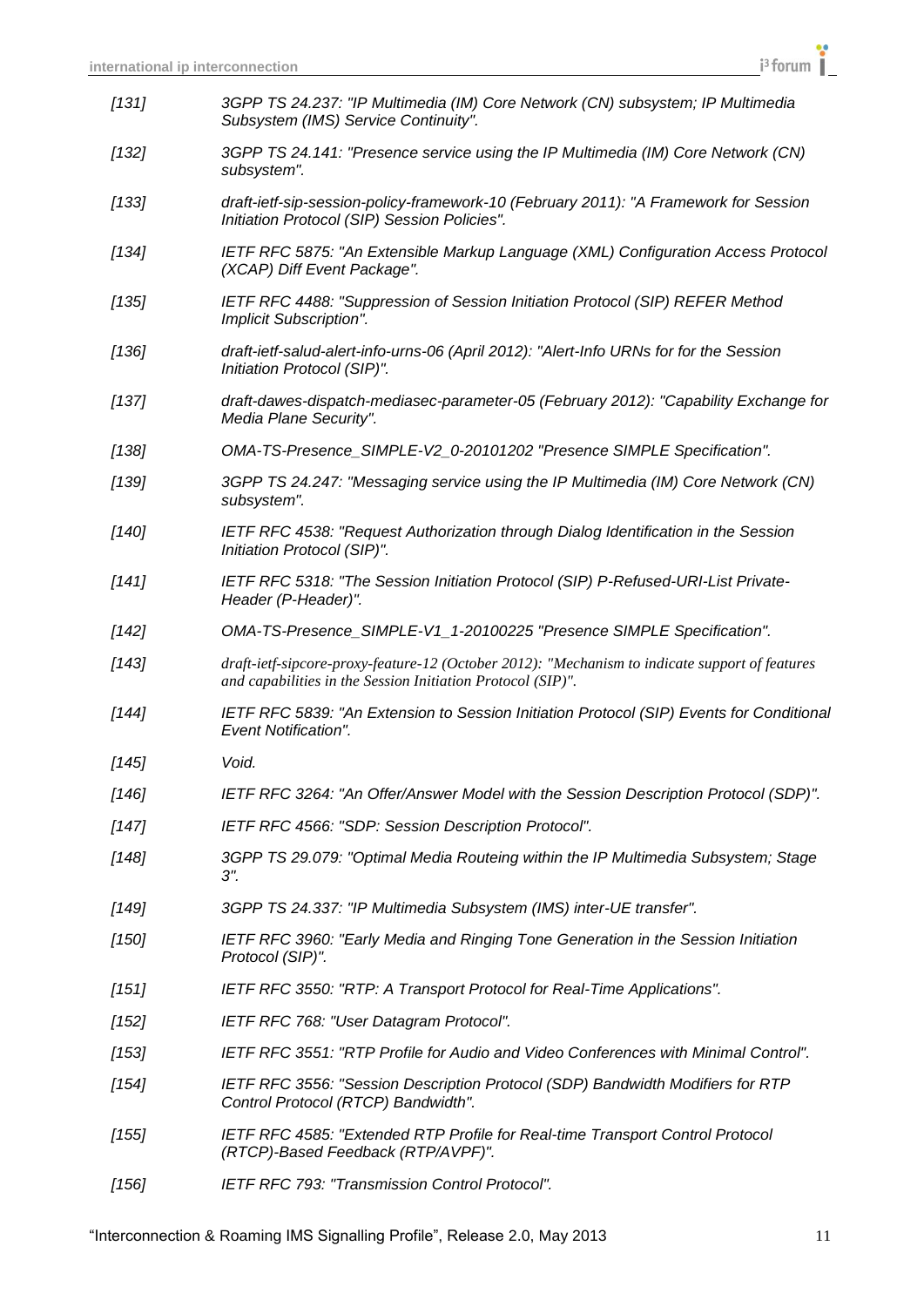- *[157] IETF RFC 4733: "RTP Payload for DTMF Digits, Telephony Tones, and Telephony Signals".*
- *[158] IETF RFC 4916: "Connected Identity in the Session Initiation Protocol (SIP)".*
- *[159] 3GPP TS 23.237: "IP Multimedia Subsystem (IMS) Service Continuity ".*
- [160] i3 Forum "Technical Interconnection Model for International Voice Services" Release 5.0, May 2012"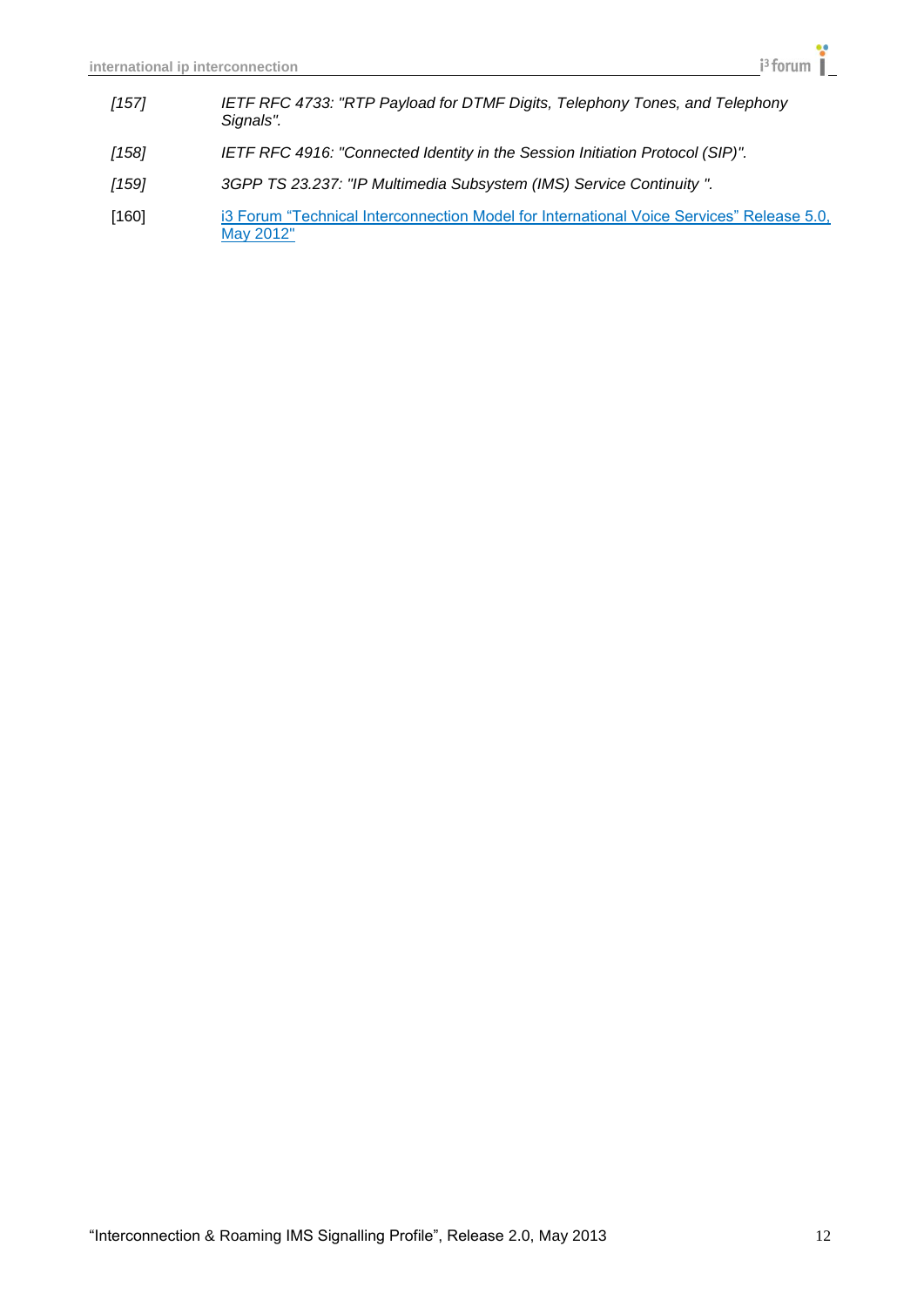## <span id="page-12-1"></span><span id="page-12-0"></span>**4 NNI Signalling Profile**

## **4.1 Profile Overview**

The i3 Forum II-NNI signalling profile is a subset of the 3GPP TS 29.165 signalling profile.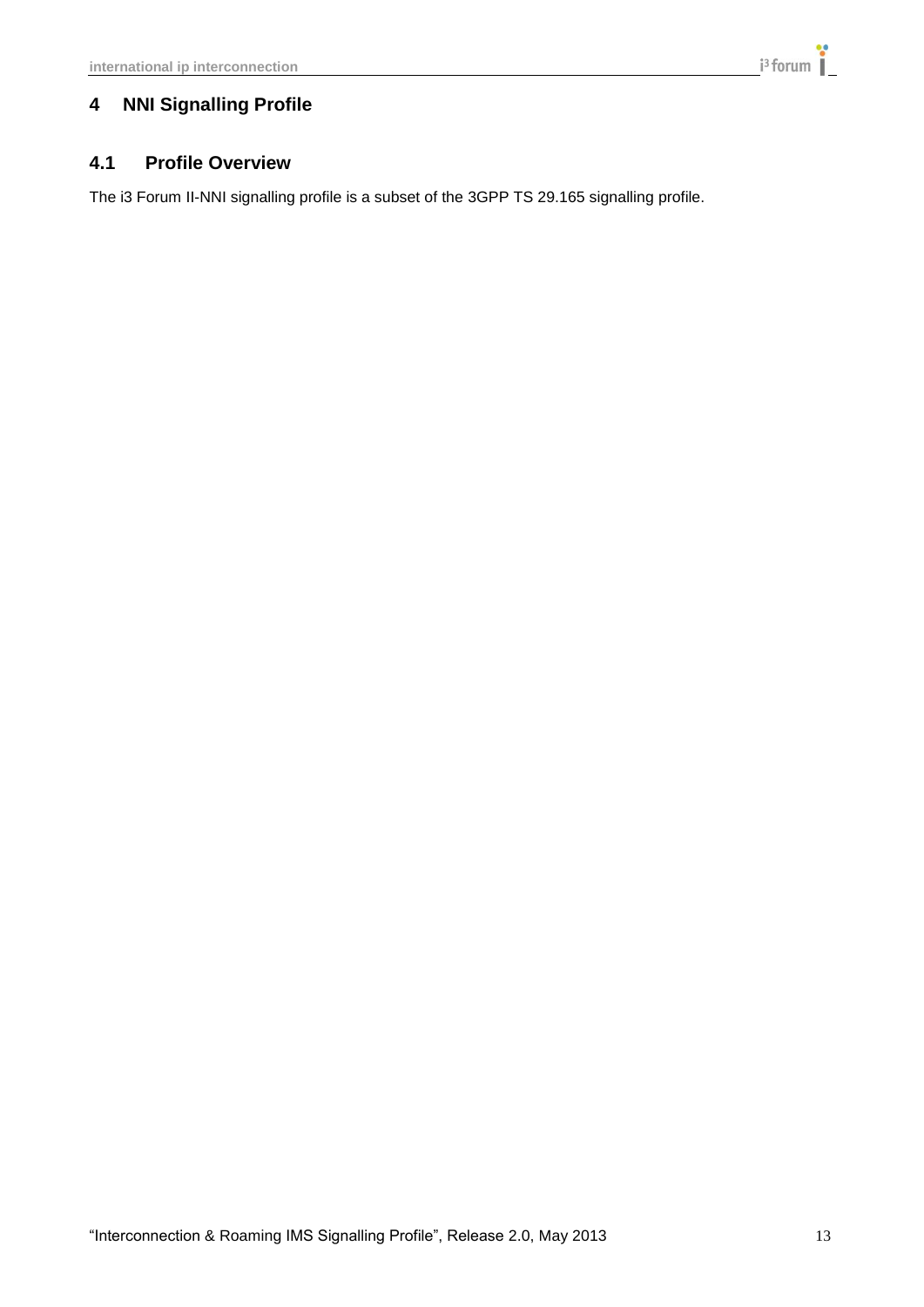## <span id="page-13-1"></span><span id="page-13-0"></span>**5.1 General**

For the purpose of the present document clause 5.1 TS 29.165 v11.5.0 (2012-12) with the following additions applies as follows:

*Figure 5.1.1 illustrates the architecture diagram given in 3GPP TS 23.228 [4] showing the Inter-IMS Network to Network Interface (II-NNI) between two IM CN subsystem networks*



*NOTE: The TRF can reside in a stand-alone entity or can be combined with another functional entity.*

#### *Figure 5.1.1: Inter-IMS Network to Network Interface between two IM CN subsystem networks*

Figure 5.1.2 illustrates the i3 Forum Interconnection & Roaming IMS Network to Network Interface, where there are IBCF/TrGw"s on either side of the interface. The internal carrier"s network environment is out of scope.



i<sup>3</sup> forum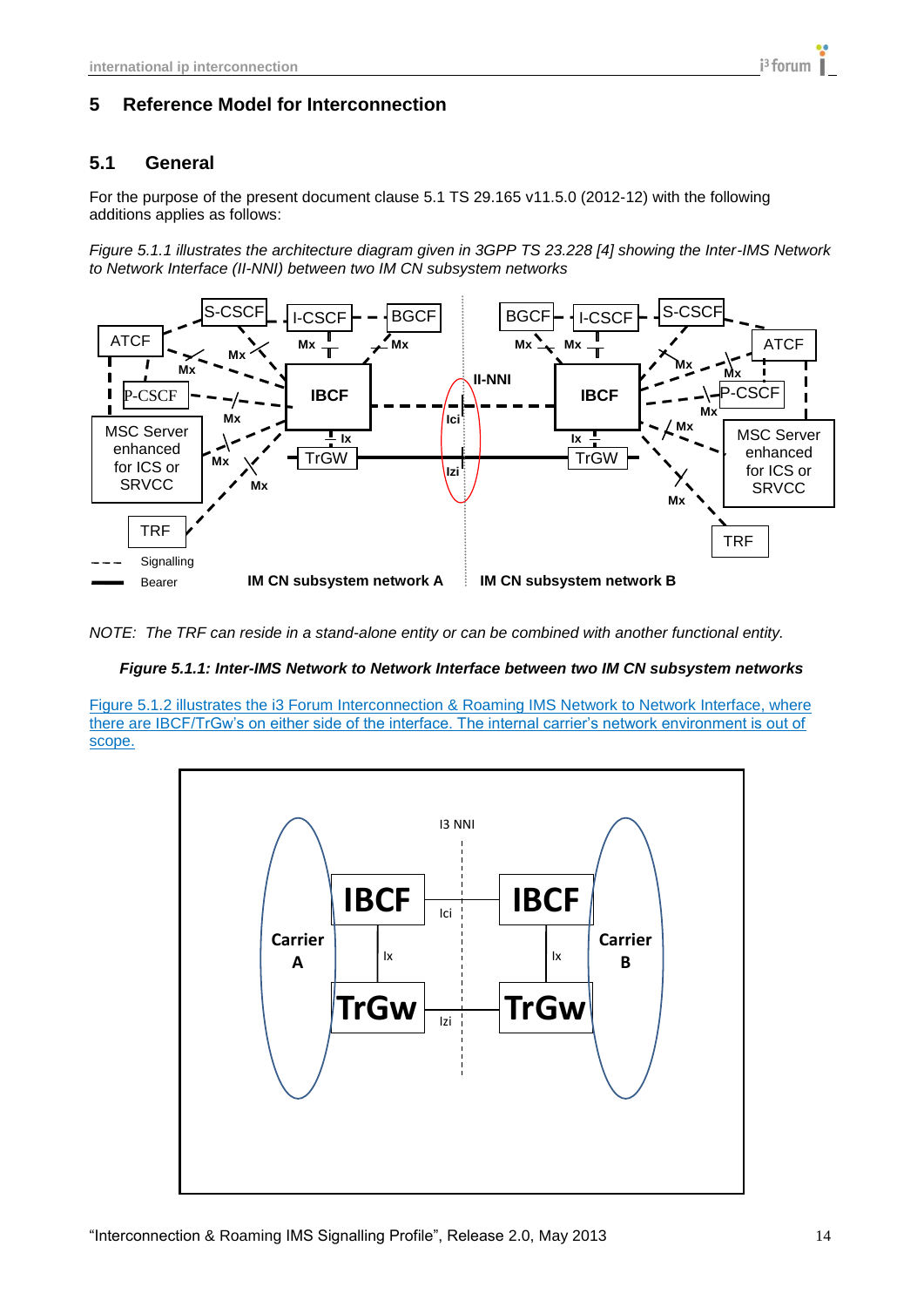#### **Figure 5.1.2: i3 Forum Interconnection & Roaming IMS Network to Network Interface**

*The protocols over the two reference points Ici and Izi make up the Inter-IMS Network to Network Interface.*

*The Ici reference point allows IBCFs to communicate with each other in order to provide the communication and forwarding of SIP signalling messaging between IM CN subsystem networks. The Izi reference point allows TrGWs to forward media streams between IM CN subsystem networks.*

*IMS roaming performed by using II-NNI is considered, when the IBCFs are inserted at the network borders. The applicability of roaming scenario by using II-NNI is based on agreement between the operators.*

*Whenever the Inter-IMS Network to Network Interface is used to interconnect two IM CN subsystem networks belonging to different security domains, security procedures apply as described in 3GPP TS 33.210 [10].* 

*When advanced IP interconnection of services (IPXS) is provided by a transit network interconnecting two IM CN subsystem networks, interfaces on both sides of the transit network are within the scope of this document.*

#### <span id="page-14-0"></span>**5.2 Functionalities performed by entities at the edge of the network**

#### <span id="page-14-1"></span>**5.2.1 Interconnection Border Control Function (IBCF)**

For the purpose of the present document clause 5.2.1 of [161] TS 29.165 v11.5.0 (2012-12) applies as follows:

*An IBCF provides application specific functions at the SIP/SDP protocol layer in order to perform interconnection between IM CN subsystem networks by using Ici reference point. According to 3GPP TS 23.228 [4], IBCF can act both as an entry point and as an exit point for a network.*

*The functionalities of IBCF are indicated in the 3GPP TS 23.228 [4] and specified in 3GPP TS 24.229 [5]. They include:*

- *network topology hiding;*
- *application level gateway (for instance enabling communication between IPv6 and IPv4 SIP applications, or between a SIP application in a private IP address space and a SIP application outside this address space);*
- *controlling transport plane functions;*
- *controlling media plane adaptations;*
- *screening of SIP signalling information;*
- . *selecting the appropriate signalling interconnect;*
- . *generation of charging data records;*
- *privacy protection; and*
- *inclusion of a transit IOI when acting as an entry point for a transit network.*

*Based on local configuration, the IBCF performs transit routing functions as specified in 3GPP TS 24.229 [5].* 

<span id="page-14-2"></span>*The IBCF acts as a B2BUA when it performs IMS-ALG functionality.*

#### **5.2.2 Transition Gateway (TrGW)**

For the purpose of the present document clause 5.2.1 of [161] TS 29.165 v11.5.0 (2012-12) applies as follows: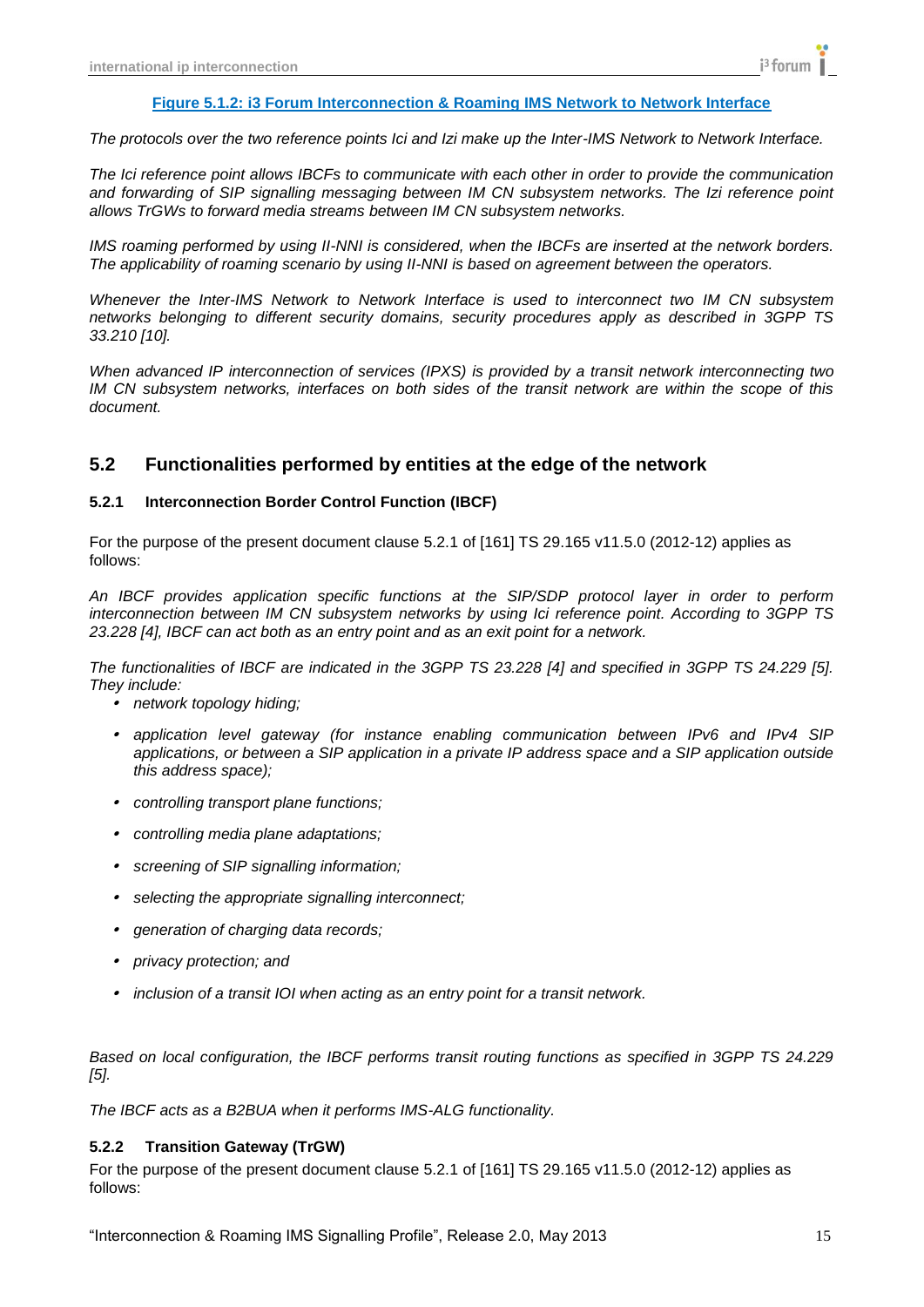*According to 3GPP TS 23.002 [3], the TrGW is located at the network borders within the media path and is controlled by an IBCF. Forwarding of media streams between IM CN subsystem networks is applied over Izi reference point.*

*The TrGW provides within the media path functions like network address/port translation and IPv4/IPv6 protocol translation. NAT-PT binds addresses in IPv6 network with addresses in IPv4 network and vice versa to provide transparent routing between the two IP domains without requiring any changes to end points. NA(P)T-PT provides additional translation of transport identifier (TCP and UDP port numbers). The approach is similar to that one described also in 3GPP TS 29.162 [8].* 

<span id="page-15-0"></span>*Further details are described in 3GPP TS 23.228 [4].*

## **6 Control Plane Interconnection**

### <span id="page-15-1"></span>**6.1 SIP methods and header fields**

#### <span id="page-15-2"></span>**6.1.1 Blank on purpose**

#### <span id="page-15-3"></span>**6.1.1.1 Notations of the codes**

For the purpose of the present document clause 6.1.1.4 TS 29.165 v11.5.0 (2012-12) applies as follows:

*In the table 6.3 the status codes "m", "o", "c" and "n/a" have the following meanings:*

*Table 6.3: Key to notation codes for SIP messages*

| <b>Notation</b><br>code  | <b>Notation name</b> | <b>Sending side</b>                                                                                                                                                                                                                                                                                                                                      | <b>Receiving side</b>                                                                                                                                                                                                                                                            |  |  |
|--------------------------|----------------------|----------------------------------------------------------------------------------------------------------------------------------------------------------------------------------------------------------------------------------------------------------------------------------------------------------------------------------------------------------|----------------------------------------------------------------------------------------------------------------------------------------------------------------------------------------------------------------------------------------------------------------------------------|--|--|
| m                        | mandatory            | The message shall be supported at II-<br>NNI.<br>Supporting sending a SIP message at<br>the II-NNI means that this message shall<br>be sent over the II-NNI if received from<br>the serving network. It does not imply<br>that network elements inside the serving<br>network or user equipment connected to<br>this network shall support this message. | Supporting receiving a SIP message at<br>the II-NNI means that this message shall<br>be forwarded to the serving network. It<br>does not imply that network elements<br>inside the served network or user<br>equipment connected to this network are<br>supporting this message. |  |  |
| $\mathcal{O}$            | optional             | The message may or may not be<br>supported at II-NNI. The support of the<br>method is provided based on bilateral<br>agreement between the operators.                                                                                                                                                                                                    | Same as for sending side.                                                                                                                                                                                                                                                        |  |  |
| n/a                      | not applicable       | It is impossible to use/support the<br>message.                                                                                                                                                                                                                                                                                                          | It is impossible<br>to use/support<br>the<br>This<br>will<br>be<br>message.<br>message<br>discarded by the IBCF.                                                                                                                                                                 |  |  |
| C<br><integer></integer> | conditional          | The requirement on the message ("m",<br>"o" or "n/a") depends on the support of<br>other optional or conditional items.<br><integer> is the identifier<br/>of<br/>the<br/>conditional expression.</integer>                                                                                                                                              | Same as for sending side.                                                                                                                                                                                                                                                        |  |  |

#### <span id="page-15-4"></span>**6.1.1.2 SIP methods**

For the purpose of the present document clause 6.1.1.2 TS 29.165 v11.5.0 (2012-12) with the following changes applies.

*3GPP TS 24.229 [5] defines the methods allowing an IBCF to interconnect to an IBCF placed in another IM CN subsystem.*

*The following SIP methods are supported on the II-NNI as defined in table 6.1.*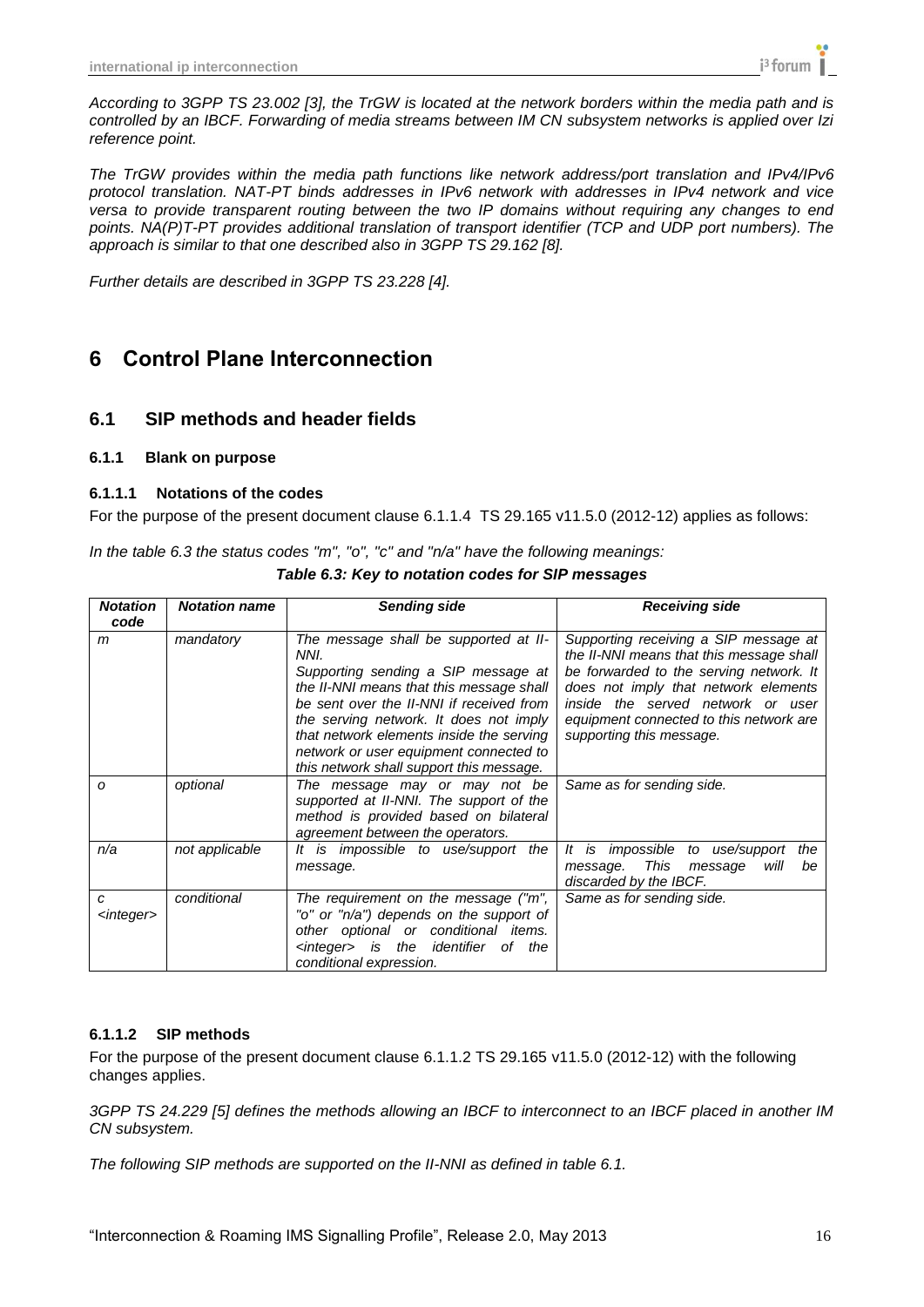| <b>Item</b>              | <b>Method</b>             | Ref.                                                                                             |                  | <b>II-NNI</b>    | <b>I3Forum II-NNI</b>   |                     | <b>I3Forum II-NNI</b>    |                 |
|--------------------------|---------------------------|--------------------------------------------------------------------------------------------------|------------------|------------------|-------------------------|---------------------|--------------------------|-----------------|
|                          |                           |                                                                                                  |                  |                  | (non roaming)           |                     | (roaming)                |                 |
|                          |                           |                                                                                                  | <b>Sendin</b>    | Receivi          | <b>Sendin</b>           | <b>Receivi</b>      | <b>Sendin</b>            | Recei           |
|                          |                           |                                                                                                  | g                | ng               | g                       | ng                  | g                        | ving            |
| 1                        | <b>ACK</b> request        | <b>IETF RFC 3261 [13]</b>                                                                        | m                | m                | m                       | m                   | m                        | m               |
| 2                        | <b>BYE</b> request        | <b>IETF RFC 3261 [13]</b>                                                                        | m                | $\mathsf{m}$     | m                       | m                   | m                        | m               |
| 3                        | <b>BYE</b> response       | <b>IETF RFC 3261 [13]</b>                                                                        | m                | m                | m                       | m                   | m                        | m               |
| 3                        | <b>BYE</b> response       | IETF RFC 3261 [13]                                                                               | m                | m                | m                       | m                   | m                        | m               |
| $\overline{\mathcal{A}}$ | <b>CANCEL</b> request     | <b>IETF RFC 3261 [13]</b>                                                                        | m                | m                | m                       | m                   | m                        | m               |
| 5                        | CANCEL response           | <b>IETF RFC 3261 [13]</b>                                                                        | m                | m                | m                       | m                   | m                        | m               |
| 5A                       | <b>INFO</b> request       | <b>IETF RFC 6086 [39]</b>                                                                        | O                | O                | $\circ$                 | o                   | o                        | o               |
| 5B                       | <b>INFO</b> response      | IETF RFC 6086 [39]                                                                               | O                | O                | o                       | o                   | o                        | o               |
| 8                        | <b>INVITE</b> request     | <b>IETF RFC 3261 [13]</b>                                                                        | m                | m                | m                       | m                   | m                        | m               |
| $\overline{g}$           | <b>INVITE</b> response    | IETF RFC 3261 [13]                                                                               | m                | m                | m                       | m                   | m                        | m               |
| 9A                       | <b>MESSAGE</b> request    | IETF RFC 3428 [19]                                                                               | о                | o                | $\Theta$                | $\Theta$            | o                        | o               |
| 9B                       | <b>MESSAGE</b> response   | <b>IETF RFC 3428 [19]</b>                                                                        | O                | o                | $\overline{\mathbf{e}}$ | $\Theta$            | o                        | o               |
| $\overline{10}$          | <b>NOTIFY</b> request     | IETF RFC 3265 [20]                                                                               | C <sub>1</sub>   | c1               | $64$                    | e <sub>1</sub>      | $e + m$                  | $e4 \text{ m}$  |
| 11                       | <b>NOTIFY</b> response    | <b>IETF RFC 3265 [20]</b>                                                                        | c1               | c1               | e <sub>1</sub>          | e <sup>4</sup>      | e4 m                     | e4 m            |
| 12                       | <b>OPTIONS</b> request    | IETF RFC 3261 [13]                                                                               | m                | m                | $m \times 1$            | $m \times 1$        | $m \times 1$             | $m \times 1$    |
|                          |                           |                                                                                                  |                  |                  |                         |                     |                          |                 |
| 13                       | OPTIONS response          | IETF RFC 3261 [13]                                                                               | m                | m                | $m \times 1$            | $m \times 1$        | $m \times 1$             | $m \times 1$    |
|                          |                           |                                                                                                  |                  |                  |                         |                     |                          |                 |
| 14                       | <b>PRACK</b> request      | IETF RFC 3262 [18]                                                                               | m                | $\mathsf{m}$     | m                       | m                   | m                        | m               |
| $\overline{15}$          | <b>PRACK</b> response     | IETF RFC 3262 [18]                                                                               | m                | m                | m                       | m                   | m                        | m               |
| 15A                      | <b>PUBLISH request</b>    | <b>IETF RFC 3903 [21]</b>                                                                        | C <sub>1</sub>   | C <sub>1</sub>   | $64$                    | $64$                | e <sub>1</sub>           | e <sub>4</sub>  |
| 15B                      | PUBLISH response          | <b>IETF RFC 3903 [21]</b>                                                                        | C <sub>1</sub>   | C <sub>1</sub>   | $64$                    | e <sub>4</sub>      | e <sub>1</sub>           | e <sub>4</sub>  |
| $\overline{16}$          | <b>REFER</b> request      | <b>IETF RFC 3515 [22]</b>                                                                        | $\boldsymbol{o}$ | $\boldsymbol{o}$ | $\ddot{\mathbf{e}}$     | $\ddot{\mathbf{e}}$ | $\frac{\theta - X^2}{2}$ | 6x2             |
| 17                       | <b>REFER</b> response     | <b>IETF RFC 3515 [22]</b>                                                                        | O                | $\mathcal{O}$    | $\ddot{\mathbf{e}}$     | $\ddot{\mathbf{e}}$ | $e^{x2}$                 | 6x2             |
| 18                       | <b>REGISTER</b> request   | <b>IETF RFC 3261 [13]</b>                                                                        | c2               | c2               | 62                      | 62                  | 62 <sub>m</sub>          | $-62$ m         |
| $\overline{19}$          | <b>REGISTER</b> response  | <b>IETF RFC 3261 [13]</b>                                                                        | c2               | c2               | 62                      | 62                  | 62 <sub>m</sub>          | 62 <sub>m</sub> |
| 20                       | <b>SUBSCRIBE</b> request  | IETF RFC 3265 [20]                                                                               | C <sub>1</sub>   | C <sub>1</sub>   | 64                      | c <sub>1</sub>      | $e + m$                  | $e + m$         |
| 21                       | <b>SUBSCRIBE</b> response | IETF RFC 3265 [20]                                                                               | C <sub>1</sub>   | C <sub>1</sub>   | 64                      | e <sub>1</sub>      | $e4-m$                   | $e + m$         |
| 22                       | <b>UPDATE</b> request     | <b>IETF RFC 3311 [23]</b>                                                                        | m                | m                | m                       | m                   | m                        | m               |
| $\overline{23}$          | <b>UPDATE</b> response    | IETF RFC 3311 [23]                                                                               | m                | m                | m                       | m                   | m                        | m               |
| $c1$ :                   |                           | In case of roaming scenario, the support of the method is m, else o.                             |                  |                  |                         |                     |                          |                 |
| $c2$ :                   |                           | In case of roaming scenario, the support of the method is m, else n/a.                           |                  |                  |                         |                     |                          |                 |
| NOTE:                    |                           | In the above table, m, o and c and n/a have the meanings indicated in table 6.3                  |                  |                  |                         |                     |                          |                 |
| <u>x1:</u>               |                           | Support of OPTIONS in a SIP dialog is mandatory, where support of OPTIONS out of a SIP dialog is |                  |                  |                         |                     |                          |                 |
|                          |                           | optional. Use of OPTIONS outside the dialogue may be used as a keepalive mechanism only based on |                  |                  |                         |                     |                          |                 |
|                          | bilateral agreement.      |                                                                                                  |                  |                  |                         |                     |                          |                 |
| <u>x2:</u>               |                           | Needed to support CONF service as specified within TS 24.147 [106] Section 5.3.1.5.3             |                  |                  |                         |                     |                          |                 |
|                          |                           |                                                                                                  |                  |                  |                         |                     |                          |                 |
|                          |                           |                                                                                                  |                  |                  |                         |                     |                          |                 |
|                          |                           |                                                                                                  |                  |                  |                         |                     |                          |                 |

#### *Table 6.1: Supported SIP methods*

Items stroke out in the table above are not in scope of this i3 Forum Release, and items underlined are modifications or additions

Services supporting the following SIP Methods via interconnection II-NNI are out of scope:

- MESSAGE;
- NOTIFY;
- **PUBLISH**;
- REFER;
- REGISTER; and

"Interconnection & Roaming IMS Signalling Profile", Release 2.0, May 2013 17

 $i<sup>3</sup>$  forum  $\parallel$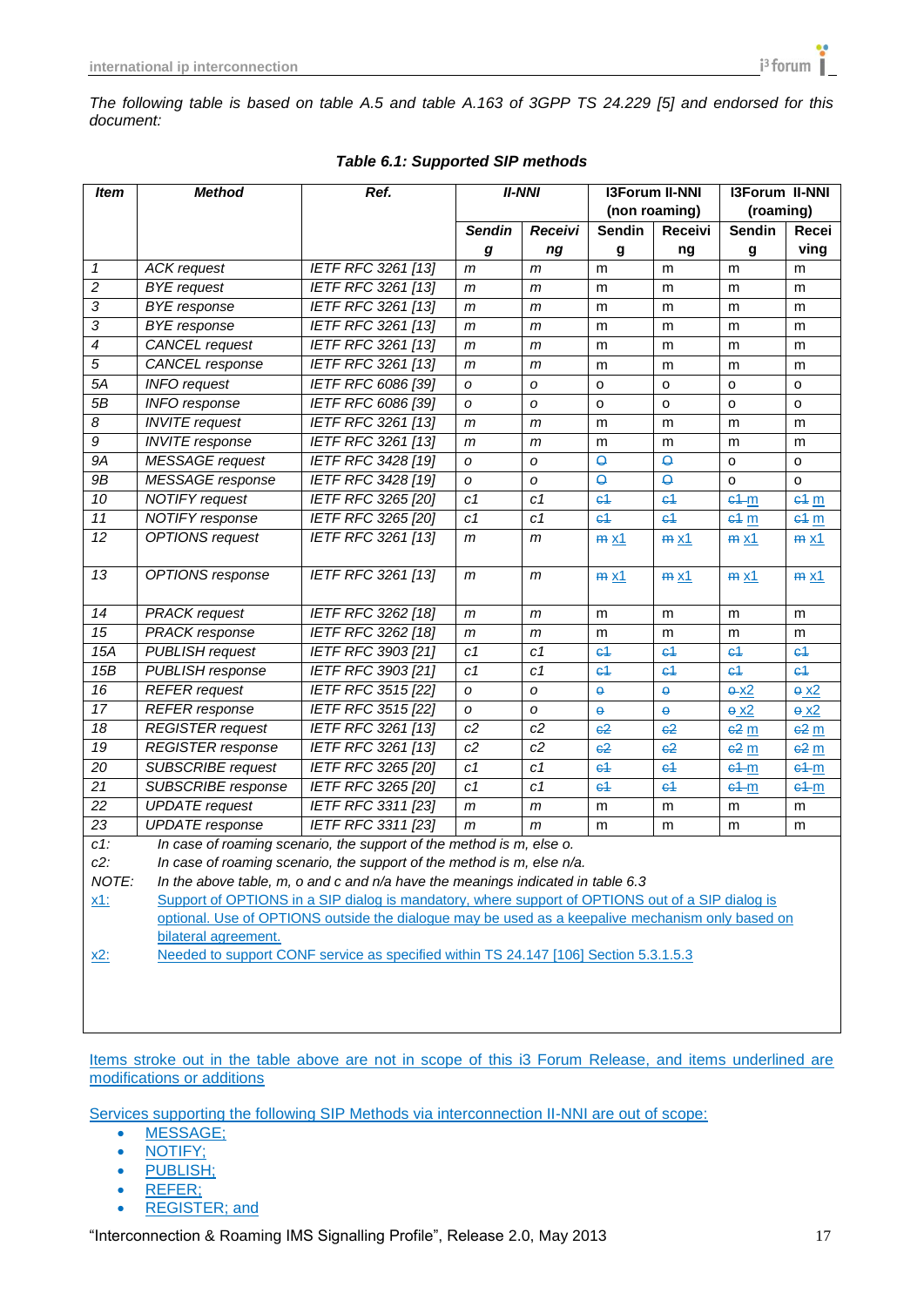#### SUBSCRIBE.

Services supporting the following SIP Methods via Roaming II-NNI are out of scope:

• PUBLISH

#### <span id="page-17-0"></span>**6.1.1.3 SIP header fields**

#### <span id="page-17-1"></span>6.1.1.3.0 General

For the purpose of the present document clause 6.1.1.3.0 of TS 29.165 v11.5.0 (2012-12) applies as follows:

*The IBCF shall provide the capabilities to manage and modify SIP header fields according to subclause 5.10 and Annex A of 3GPP TS 24.229 [5] with modifications as described in the following subclauses.*

#### <span id="page-17-2"></span>6.1.1.3.1 Trust and no trust relationship

For the purpose of the present document clause 6.1.1.3.1 of TS 29.165 v11.5.0 (2012-12) applies with the following changes of Table 6.2 as follows:

*The IBCF acting as exit point applies the procedures described in clause 5.10.2 of 3GPP TS 24.229 [5] before forwarding the SIP signalling to the IBCF acting as entry point. The IBCF acting as entry point applies the procedures described in clause 5.10.3 of 3GPP TS 24.229 [5].*

*Additionally, in case there is no trust relationship between the two IM CN subsystems connected by II-NNI, the IBCF acting as exit point applies the procedures described in clause 4.4 of 3GPP TS 24.229 [5], before forwarding the SIP signalling.*

*These procedures may be utilized on a per header field basis to realize overall trust as well as per service level screening of header fields. Trust relationships and trust domains may be defined by inter-operator agreements for individual services and/or individual SIP header fields.*

*The management of the SIP header fields (if present) over II-NNI in case of a presence or not of a trust relationship between the two interconnected IM CN subsystems is wrapped up in the following table.*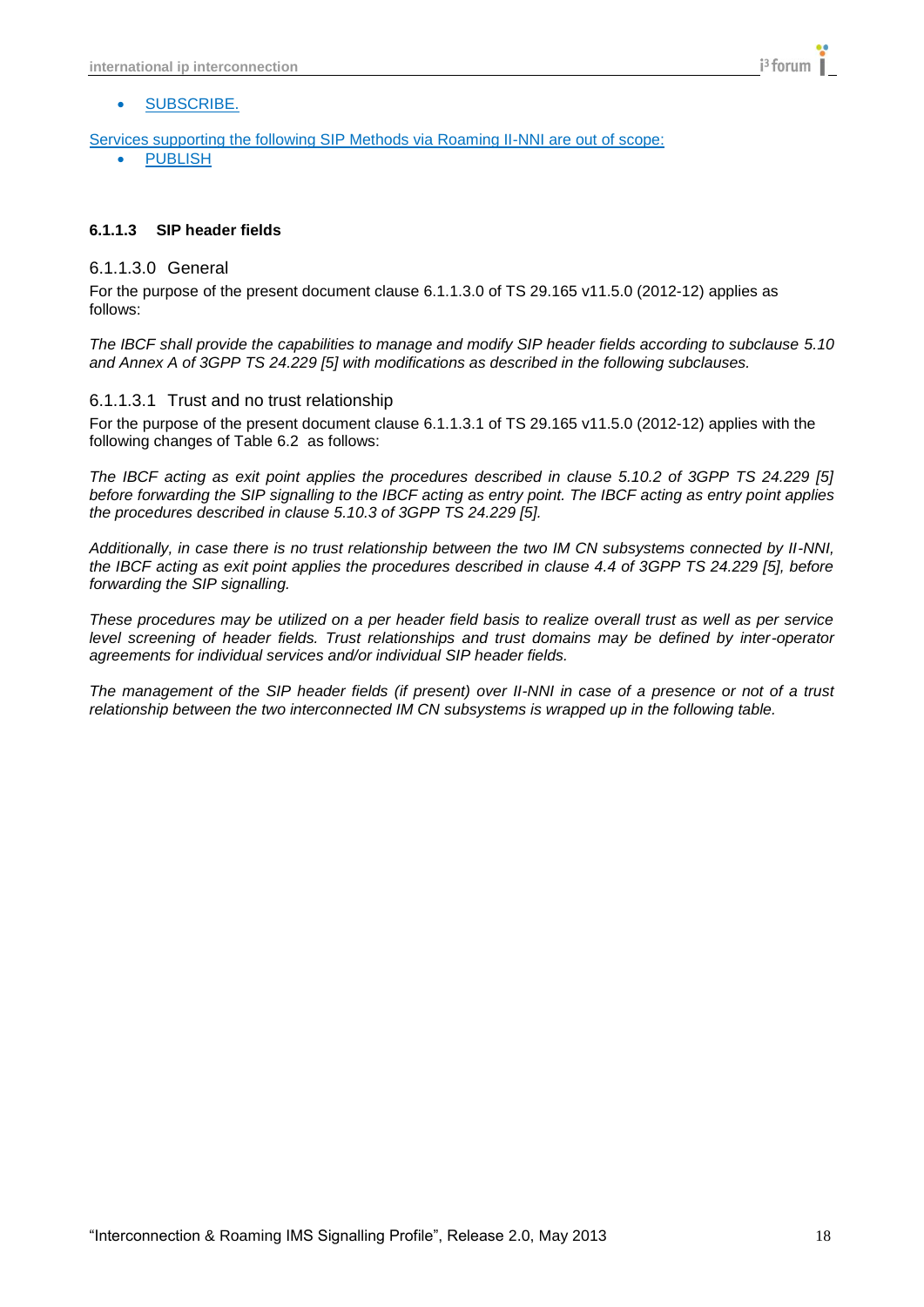

#### *Table 6.2: Management of SIP header fields over II-NNI in presence or not of a trust relationship*

| <b>Ite</b>     | <b>Header field</b><br><b>Reference</b>       |                                                           | <b>Trust relationship</b>                                     | Not trust relationship                                                                       | <b>i3F II-NNI Trust</b>                                       | <b>i3F II-NNI Not trust</b>                                                                  |  |
|----------------|-----------------------------------------------|-----------------------------------------------------------|---------------------------------------------------------------|----------------------------------------------------------------------------------------------|---------------------------------------------------------------|----------------------------------------------------------------------------------------------|--|
| m              |                                               |                                                           |                                                               |                                                                                              | relationship                                                  | relationship                                                                                 |  |
|                | P-Asserted-Identity                           | <b>IETF RFC 3325 [44]</b>                                 | As specified in 3GPP TS<br>24.229 [5], clause 4.4<br>(NOTE 5) | As specified in 3GPP TS<br>24.229 [5], clause 4.4<br>(NOTE 5)                                | As specified in 3GPP TS<br>24.229 [5], clause 4.4<br>(NOTE 5) | As specified in 3GPP TS<br>24.229 [5], clause 4.4<br>(NOTE 5)                                |  |
| $\overline{2}$ | P-Access-Network-<br><i>Info</i> (NOTE $2$ )  | IETF RFC 3455 [24]                                        | As specified in 3GPP TS<br>24.229 [5], clause 4.4             | As specified in 3GPP TS<br>24.229 [5], clause 4.4                                            | As specified in 3GPP TS<br>24.229 [5], clause 4.4             | As specified in 3GPP TS<br>24.229 [5], clause 4.4                                            |  |
| 3              | Resource-Priority                             | IETF RFC 4412 [78]                                        | As specified in 3GPP TS<br>24.229 [5], clause 4.4             | As specified in 3GPP TS<br>24.229 [5], clause 4.4                                            | As specified in 3GPP TS<br>24.229 [5], clause 4.4             | As specified in 3GPP TS<br>24.229 [5], clause 4.4                                            |  |
| 4              | History-Info<br>(NOTE 2)                      | IETF RFC 4244 [25]                                        | As specified in 3GPP TS<br>24.229 [5], clause 4.4             | As specified in clause 4.3.3<br>of RFC 4244 [25] and in<br>3GPP TS 24.229 [5], clause<br>4.4 | As specified in 3GPP TS<br>24.229 [5], clause 4.4             | As specified in clause 4.3.3<br>of RFC 4244 [25] and in<br>3GPP TS 24.229 [5], clause<br>4.4 |  |
| 5              | P-Asserted-Service<br>(NOTE 2)                | IETF RFC 6050 [26]                                        | As specified in 3GPP TS<br>24.229 [5], clause 4.4<br>(NOTE 3) | As specified in 3GPP TS<br>24.229 [5], clause 4.4<br>(NOTE 3)                                | As specified in 3GPP TS<br>24.229 [5], clause 4.4<br>(NOTE 3) | As specified in 3GPP TS<br>24.229 [5], clause 4.4<br>(NOTE 3)                                |  |
| 6              | P-Charging-Vector                             | IETF RFC 3455 [24]                                        | As specified in 3GPP TS<br>24.229 [5], clause 5.10            | As specified in 3GPP TS<br>24.229 [5], clause 5.10                                           | As specified in 3GPP TS<br>24.229 [5], clause 5.10            | As specified in 3GPP TS<br>24.229 [5], clause 5.10                                           |  |
| $\overline{7}$ | P-Charging-Function-<br>Addresses<br>(NOTE 4) | IETF RFC 3455 [24]                                        | As specified in 3GPP TS<br>24.229 [5], clause 5.10            | As specified in 3GPP TS<br>24.229 [5], clause 5.10                                           | As specified in 3GPP TS<br>24.229 [5], clause 5.10            | As specified in 3GPP TS<br>24.229 [5], clause 5.10                                           |  |
| 8              | P-Profile-Key (NOTE<br>2)                     | IETF RFC 5002 [64]                                        | As specified in 3GPP TS<br>24.229 [5], clause 4.4             | As specified in 3GPP TS<br>24.229 [5], clause 4.4                                            | As specified in 3GPP TS<br>24.229 [5], clause 4.4             | As specified in 3GPP TS<br>24.229 [5], clause 4.4                                            |  |
| 9              | P-Private-Network-<br>Indication<br>(NOTE 1)  | draft-vanelburg-<br>dispatch-private-<br>network-ind [84] | As specified in 3GPP TS<br>24.229 [5], clause 4.4             | As specified in 3GPP TS<br>24.229 [5], clause 4.4                                            | As specified in 3GPP TS<br>24.229 [5], clause 4.4             | As specified in 3GPP TS<br>24.229 [5], clause 4.4                                            |  |
| 10             | P-Served-User<br>(NOTE 1, NOTE 2)             | IETF RFC 5502 [85]                                        | As specified in 3GPP TS<br>24.229 [5], clause 4.4             | As specified in 3GPP TS<br>24.229 [5], clause 4.4                                            | As specified in 3GPP TS<br>24.229 [5], clause 4.4             | As specified in 3GPP TS<br>24.229 [5], clause 4.4                                            |  |
| 11             | Reason<br>(in<br>a<br>response)               | IETF RFC 6432 [49]                                        | As specified in 3GPP TS<br>24.229 [5], clause 4.4             | As specified in 3GPP TS<br>24.229 [5], clause 4.4                                            | As specified in 3GPP TS<br>24.229 [5], clause 4.4             | As specified in 3GPP TS<br>24.229 [5], clause 4.4                                            |  |
| 12             | P-Early-Media                                 | <b>IETF RFC 5009 [74]</b>                                 | As specified in 3GPP TS<br>24.229 [5], clause 4.4             | As specified in 3GPP TS<br>24.229 [5], clause 4.4                                            | As specified in 3GPP TS<br>24.229 [5], clause 4.4             | As specified in 3GPP TS<br>24.229 [5], clause 4.4                                            |  |

*NOTE 1: For a roaming II-NNI, a trust relationship with respect to this header field is required.*

*NOTE 2:* This header field is only applicable on a roaming II-NNI whereas for the interconnect NNI it is left unspecified.

*NOTE 3: In addition, value-dependent operator policies may be applied.*

*NOTE 4: This header field is not applicable at II-NNI.*

*NOTE 5: The handling of the URI parameters "cpc" and "oli", defined in 3GPP TS 24.229 [5] subclause 7.2A.12, is specified in 3GPP TS 24.229 [5], clause 4.4.*

Items stroke out in the table above are not in scope of this i3 Forum Release, and items underlined are modifications or additions.

"Interconnection & Roaming IMS Signalling Profile", Release 2.0, May 2013 19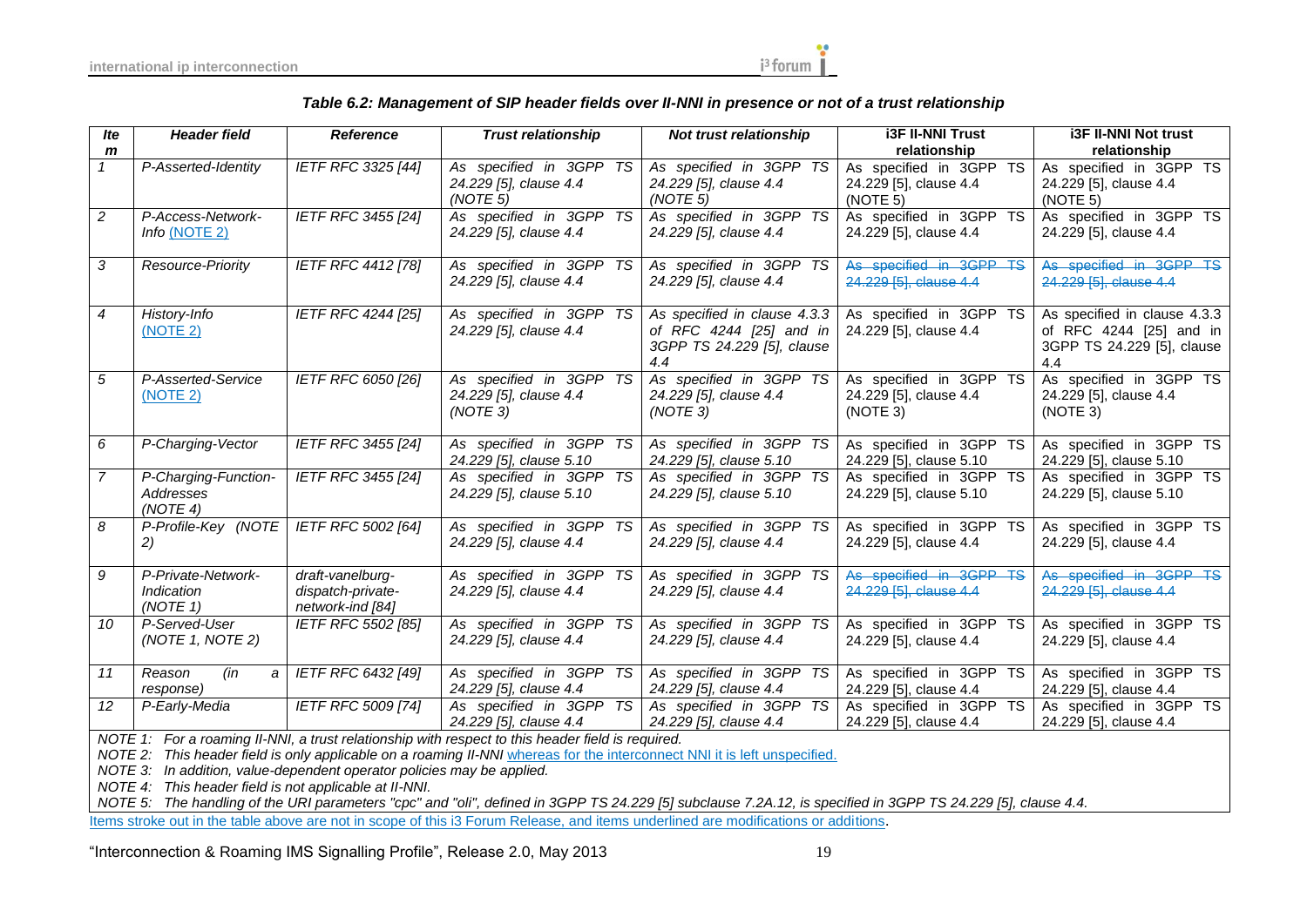6.1.1.3.2 Derivation of applicable SIP header fields from 3GPP TS 24.229 [5]

For the purpose of the present document clause 6.1.1.3.2 of TS 29.165 v11.5.0 (2012-12) applies as follows:

For any method in table 6.1, the SIP header fields applicable on the II-NNI are detailed in the corresponding method tables for the UA role and proxy role sending *behavior in Annex A of 3GPP TS 24.229 [5]. Unless other information is specified in the normative part of the present specification, the applicability of header fields at the II-NNI can be derived for each method from the corresponding tables in annex A of 3GPP TS 24.229 [5] as follows:*

- All header fields not present in the corresponding tables in Annex A of 3GPP TS 24.229 or marked as "n/a" in both the "RFC status" and "profile status" *columns for the UA role and proxy role sending behaviour of that tables are not applicable at the II-NNI.*
- *NOTE 1: Operators could choose to apply header fields for other SIP extensions on an II-NNI based on bilateral agreements, but this is outside the scope of the present specification.*
- *- All header fields which are marked as "o" in at least one of the "RFC status" or the "profile status" profile columns for the sending behaviour in the corresponding UA role and proxy role tables in annex A of 3GPP TS 24.229 [5] and as "n/a" or "o" in the other such columns are applicable at II-NNI based on bilateral agreement between operators.*
- *- All header fields which are marked as "m" in at least one of the "RFC status" or the "profile status" columns for the sending behaviour in the corresponding UA role or proxy role table in annex A of 3GPP TS 24.229 [5] and as "n/a", "o", or "m" in the other such columns are applicable at the II-NNI.*
- *- If conditions are specified, they are also applicable at the II-NNI and the above rules are applicable to the "n/a", "o" and "m" values within the conditions.*

<span id="page-19-0"></span>*NOTE 2: In the above rules, the RFC profile columns are taken into account in order to enable interworking with non-3GPP networks,*

*An informative summary of SIP header fields to be used over the II-NNI is proposed in annex A.*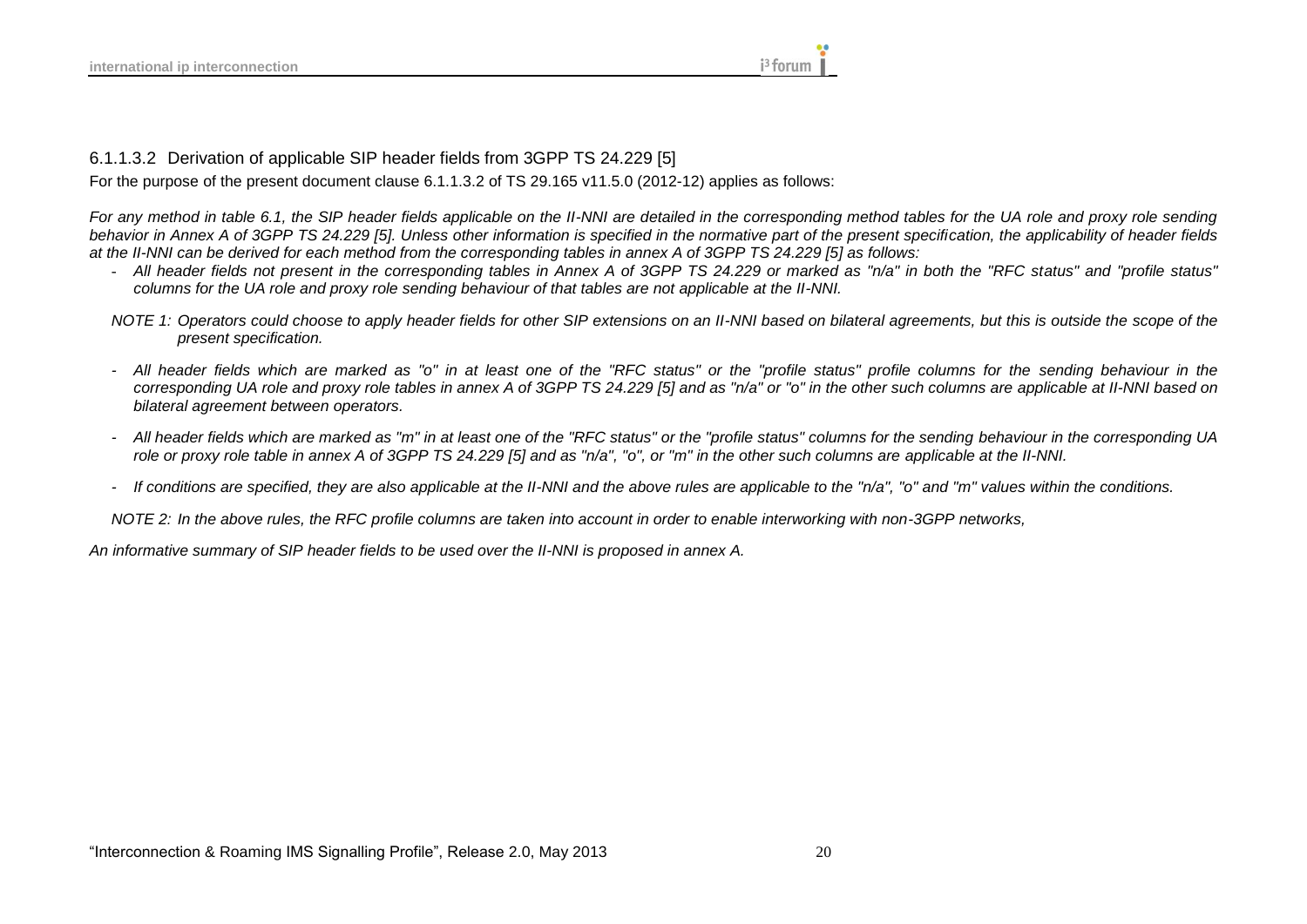### <span id="page-20-0"></span>6.1.1.3.3 Applicability of SIP header fields on a roaming II-NNI

For the purpose of the present document clause 6.1.1.3.3 of TS 29.165 v11.5.0 (2012-12) applies as follows:

*The following SIP header fields are only applicable on a roaming II-NNI:*

- *- Authentication-Info*
- *- Authorization*
- *- P-Associated-URI*
- *- P-Called-Party-ID*
- *- P-Preferred-Service*
- *- P-Profile-Key*
- *- P-Served-User*
- *- P-Visited-Network-ID*
- *- Path*
- *- Proxy-Authenticate*
- *- Proxy-Authorization*
- *- Service-Route*
- *- WWW-Authenticate*

#### <span id="page-20-1"></span>6.1.1.3.4 Applicability of SIP header fields on a non-roaming II-NNI

For the purpose of the present document clause 6.1.1.5 of TS 29.165 v11.5.0 (2012-12) applies as follows:

*The following SIP header fields are only applicable on a non-roaming II-NNI or for the loopback traversal scenario:*

*- P-Refused-URI-List*

#### <span id="page-20-2"></span>**6.1.1.4 Notations of the codes**

Moved to Section 6.1.1.1.

#### <span id="page-20-3"></span>**6.1.1.5 Modes of signalling**

For the purpose of the present document clause 6.1.1.5 of TS 29.165 v11.5.0 (2012-12) applies applies as follows:

*Overlap signalling may be used if agreement exists between operators to use overlap and which method to be used, otherwise enbloc shall be used at the II-NNI.*

#### <span id="page-20-4"></span>**6.1.2 SDP protocol**

### <span id="page-20-5"></span>**6.1.2.1 General**

For the purpose of the present document clause 6.1.2.1 of TS 29.165 v11.5.0 (2012-12) applies as follows:

*The functional entity closest to the border of an II-NNI (see reference model in Clause 5) shall provide the capabilities specified for that network element in Annex A.3 of 3GPP TS 24.229 [5].*

*The SDP bodies shall be encoded as described in IETF RFC 3261 [13] and in IETF RFC 4566 [147]. The offer/answer model with the SDP as defined in IETF RFC 3264 [146] shall be applied.*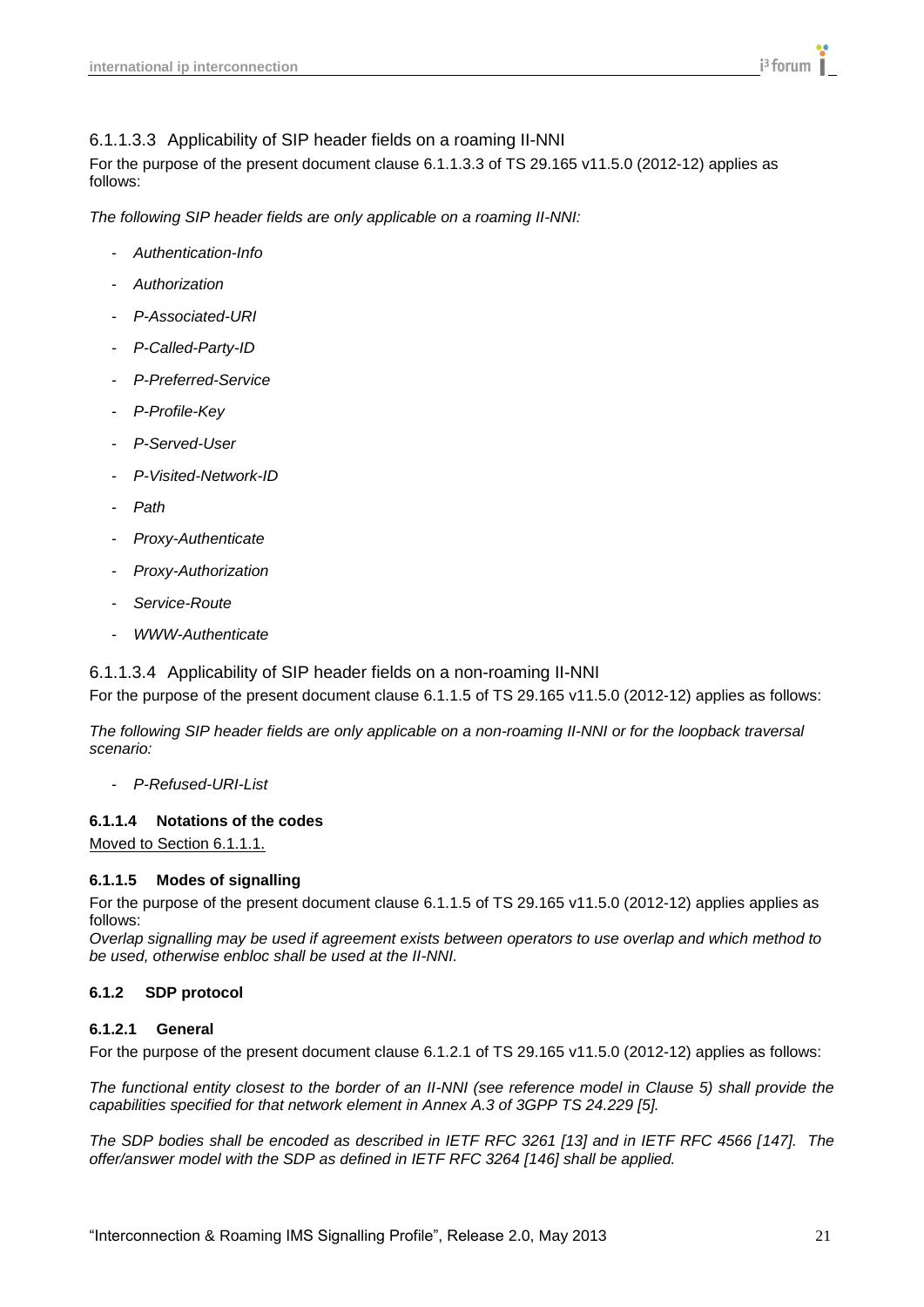#### <span id="page-21-0"></span>**6.1.3 Major capabilities**

For the purpose of the present document clause 6.1.3 of TS 29.165 v11.5.0 (2012-12) applies with the following changes in Table 6.1.3.1 and Table 6.1.3.2. as follows:

*This subclause contains the major capabilities to be supported over the II-NNI.*

*The table 6.1.3.1 specifies which capabilities are applicable for II-NNI. The profile status codes within table 6.1.3.1 are defined in table 6.1.3.2. For the "Basic SIP" capabilities part of table 6.1.3.1, the last column "Profile status over II-NNI" specifies the general status of applicability of the IETF RFC 3261 [13] main mechanisms described in the 2nd column "Capability over the Ici".* 

*For the "Extensions to basic SIP" capabilities part, the last column "Profile status over II-NNI" specifies the general status of applicability of the RFC referenced in the 2nd column "Capability over the Ici". If necessary, the applicability of RFCs at the II-NNI level is further detailed in the present Technical Specification.*

*The columns "Reference item in 3GPP TS 24.229 [5] for the profile status" provide informative references for comparison purposes into the UA and Proxy role major capabilities tables in 3GPP TS 24.229 [5], where the capabilities are defined via additional references.*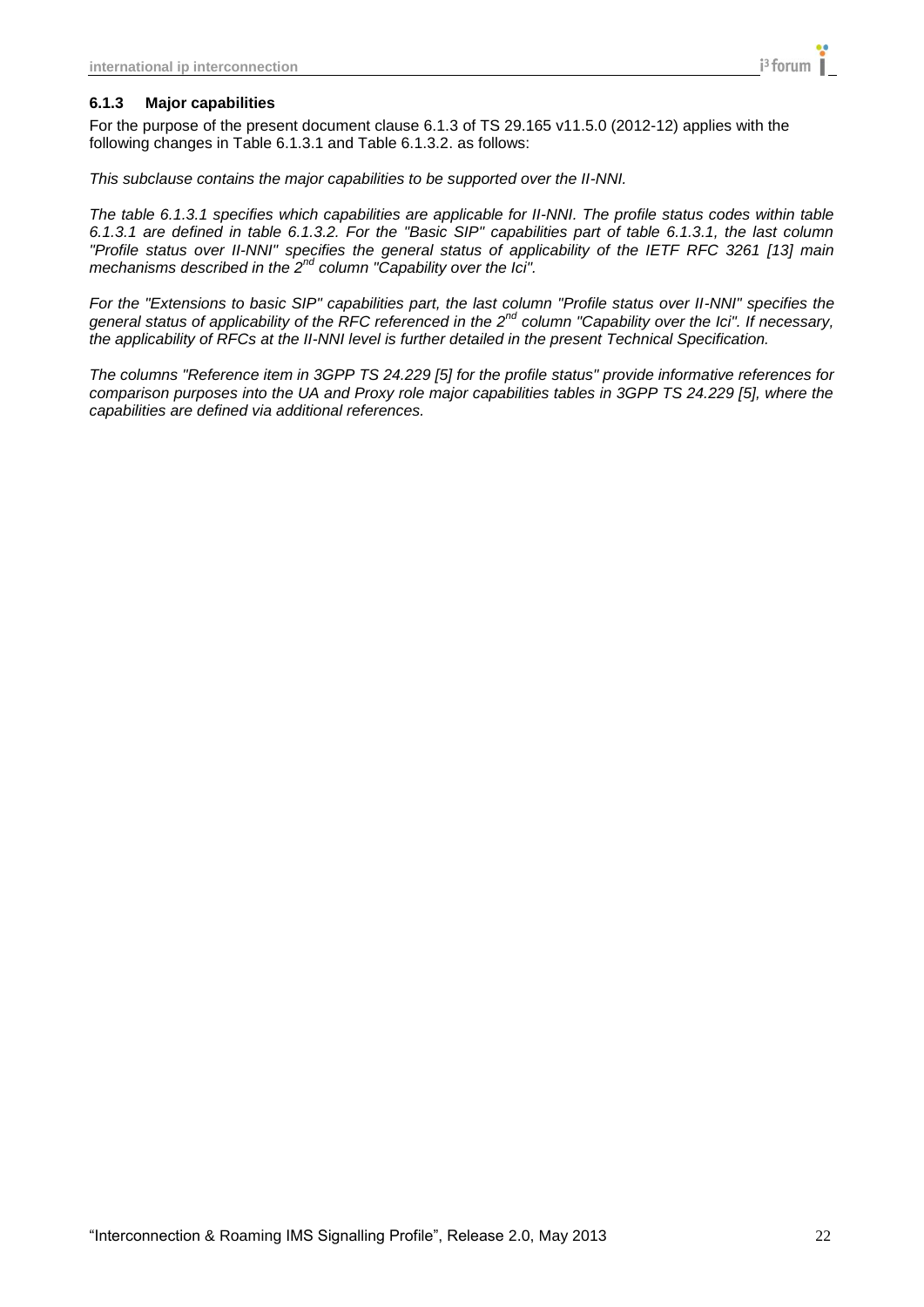| <b>Item</b>      | Capability over the Ici                                                                                                                | Reference item in<br>3GPP TS 24.229<br>[5] for the profile<br><b>status</b> |                                         | <b>Profile</b><br>status<br>over II-NNI | I3Forum<br><b>Profile</b><br>status<br>over II-NNI | I3Forum<br><b>Profile</b><br>status<br>over II-NNI |  |
|------------------|----------------------------------------------------------------------------------------------------------------------------------------|-----------------------------------------------------------------------------|-----------------------------------------|-----------------------------------------|----------------------------------------------------|----------------------------------------------------|--|
|                  |                                                                                                                                        | <b>UA Role</b><br>(NOTE 1)                                                  | Proxy<br>role                           |                                         | (non-<br>roaming)                                  | (Roaming)                                          |  |
|                  |                                                                                                                                        |                                                                             | (NOTE<br>2)                             |                                         |                                                    |                                                    |  |
|                  | <b>Basic SIP (IETF RFC 3261 [13])</b>                                                                                                  |                                                                             |                                         |                                         |                                                    |                                                    |  |
| $\mathbf{1}$     | registrations                                                                                                                          | 1, 2, 2A                                                                    | $\overline{\phantom{a}}$                | c2                                      | $e^2$ $n/a$                                        | $e^2$ m                                            |  |
| $\overline{2}$   | initiating a session                                                                                                                   | 2B,<br>2C,<br>3, 4                                                          | $\overline{\phantom{a}}$                | m                                       | m                                                  | m                                                  |  |
| $\sqrt{3}$       | terminating a session                                                                                                                  | $\overline{5}$                                                              | 3                                       | m                                       | m                                                  | m                                                  |  |
| $\overline{4}$   | General proxy behaviour                                                                                                                | $\overline{\phantom{a}}$                                                    | $\overline{4,}$<br>5,<br>14, 15,<br>19F | n/a                                     | n/a                                                | n/a                                                |  |
| $\sqrt{5}$       | Managing several responses due to<br>forking                                                                                           | 9,10                                                                        | 6                                       | m                                       | m                                                  | m                                                  |  |
| 6                | support of indication of TLS connections<br>in the Record-Route header                                                                 | $\blacksquare$                                                              | 7, 8                                    | n/a                                     | n/a                                                | n/a                                                |  |
| $\boldsymbol{7}$ | Support of authentication                                                                                                              | 7, 8, 8A                                                                    | 8A                                      | c2                                      | $e^2$ $n/a$                                        | 62 <sub>m</sub>                                    |  |
| $\boldsymbol{8}$ | Timestamped<br>requests<br>(Timestamp<br>header field)                                                                                 | 6                                                                           | $\qquad \qquad \blacksquare$            | m                                       | m                                                  | m                                                  |  |
| $\boldsymbol{9}$ | Presence of date in requests and<br>responses (Date header field)                                                                      | 11                                                                          | 9                                       | m                                       | $\underline{m}$ 0<br>NOTE i3F-<br>$\overline{2}$   | $\underline{m}$ 0<br>NOTE i3F-<br>$\overline{2}$   |  |
| 10               | Presence of alerting information data<br>(Alert-info header field)                                                                     | 12                                                                          | 10                                      | O                                       | o                                                  | $\Omega$                                           |  |
| 11               | Support and handling of the Require<br>header field for REGISTER and other<br>requests or responses for methods other<br>than REGISTER | $\blacksquare$                                                              | 11, 12,<br>13                           | $\mathsf{m}$                            | m                                                  | m                                                  |  |
| 12               | Support and reading of the Supported<br>and Unsupported header fields                                                                  | $\blacksquare$                                                              | 17,<br>16,<br>18                        | $\mathsf{m}$                            | m                                                  | m                                                  |  |
| 13               | Support of the Error-Info header field in<br>3xx - 6xx responses                                                                       | $\blacksquare$                                                              | 19                                      | O                                       | o                                                  | o                                                  |  |
| 14               | Support and handling of the Organization   -<br>header field                                                                           |                                                                             | 19A,<br>19B                             | m                                       | m                                                  | m                                                  |  |
| 15               | Support and handling of the Call-Info<br>header field                                                                                  | $\overline{\phantom{a}}$                                                    | 19C,<br>19D                             | m                                       | m                                                  | m                                                  |  |
| 16               | Support of the Contact header field in 3xx<br>response                                                                                 | $\blacksquare$                                                              | 19E                                     | m                                       | m                                                  | m                                                  |  |
| 16A              | Proxy reading the contents of a body or<br>including a body in a request or response                                                   |                                                                             | 19F                                     | n/a                                     | n/a                                                | n/a                                                |  |
|                  | <b>Extensions to basic SIP</b>                                                                                                         |                                                                             |                                         |                                         |                                                    |                                                    |  |
| 16B              | 3GPP TS 24.237 [131]: proxy modifying                                                                                                  | n/a                                                                         | 19G                                     | n/a                                     | n/a                                                | n/a                                                |  |
| 17               | the content of a body<br>IETF RFC 6086[39]: SIP INFO method                                                                            | 13                                                                          | 20                                      | O                                       | o                                                  | o                                                  |  |
|                  | and package framework                                                                                                                  |                                                                             |                                         |                                         |                                                    |                                                    |  |
| 17A              | IETF RFC 6086 [39]: legacy INFO usage                                                                                                  | 13A                                                                         | 20A                                     | O                                       | o                                                  | o                                                  |  |
| 18               | IETF RFC 3262 [18]:<br>reliability of<br>provisional responses in SIP (PRACK<br>method)                                                | 14                                                                          | 21                                      | m                                       | m                                                  | m                                                  |  |
| 19               | IETF RFC 3515 [22]: the SIP REFER<br>method                                                                                            | 15                                                                          | $\overline{22}$                         | O                                       | $\Theta$                                           | $\overline{\mathsf{o}}$<br>NOTE i3F-               |  |

<u> 1980 - Johann Barbara, martxa amerikan p</u>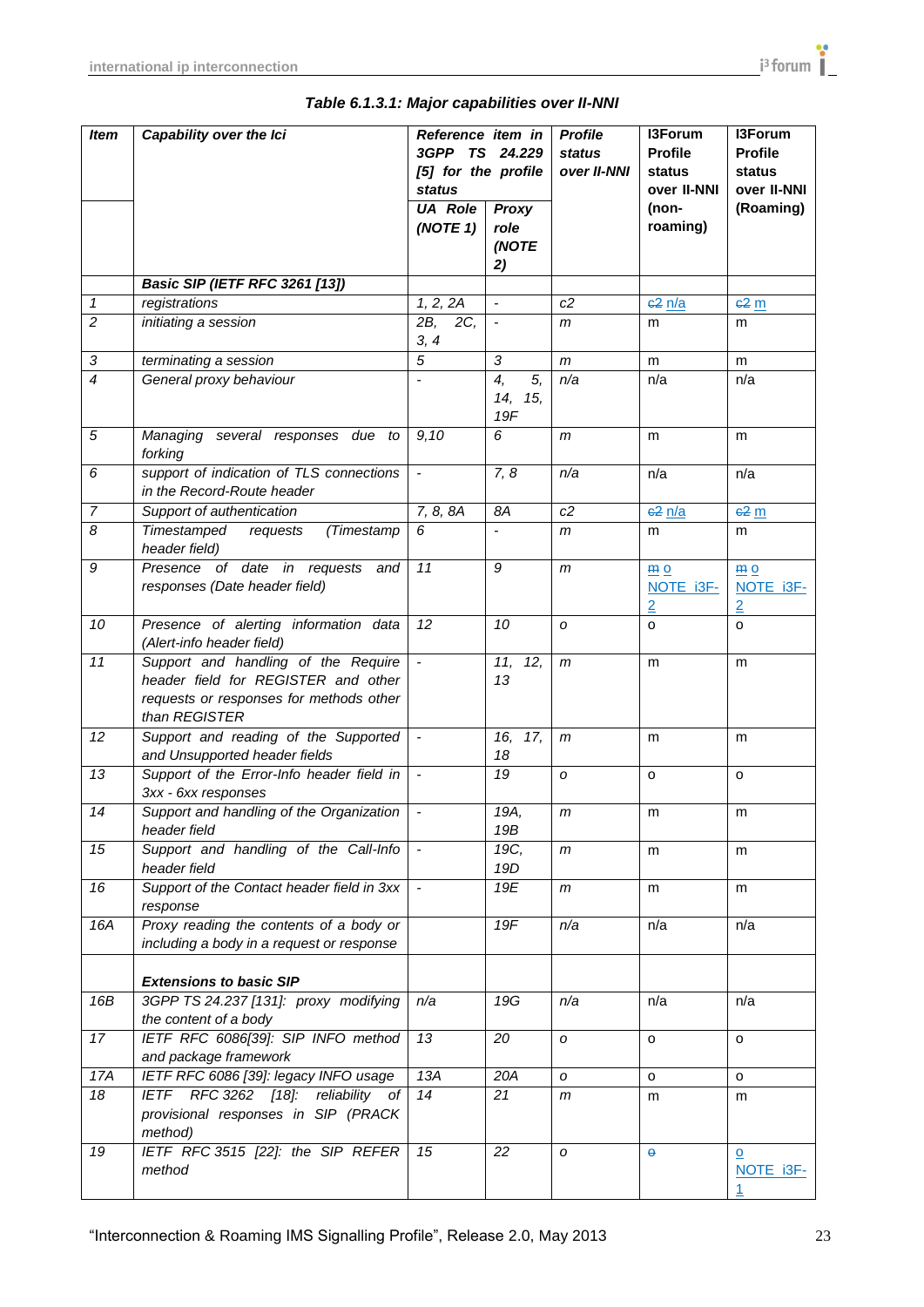| 20              | IETF RFC 3312 [40] and RFC 4032 [41]:<br>integration of resource management and<br>SIP (Preconditions framework)                                                      | 16                                                           | 23                                                                 | O            | o           | o                        |
|-----------------|-----------------------------------------------------------------------------------------------------------------------------------------------------------------------|--------------------------------------------------------------|--------------------------------------------------------------------|--------------|-------------|--------------------------|
| $\overline{21}$ | IETF RFC 3311 [23]: the SIP UPDATE<br>method                                                                                                                          | 17                                                           | 24                                                                 | $\mathsf{m}$ | m           | m                        |
| $\overline{22}$ | IETF RFC 3313 [42]: SIP extensions for<br>(P-Media-<br>authorization<br>media<br>Authorization header field)                                                          | 19                                                           | 26                                                                 | n/a          | n/a         | n/a                      |
| 23              | IETF RFC 3265 [20]: SIP specific event<br>(SUBSCRIBE/NOTIFY<br>notification<br>methods)                                                                               | 21,<br>20,<br>22, 23                                         | 27, 28                                                             | c1           | 640         | 64 <sub>m</sub>          |
| 24              | IETF RFC 3327 [43]: session initiation<br>protocol extension header field for<br>registering non-adjacent contacts (Path<br>header field)                             | 24                                                           | 29                                                                 | c2           | $e^2$ n/a   | $e^2$ m                  |
| 25              | IETF RFC 3325 [44]: private extensions<br>to the Session Initiation Protocol (SIP) for<br>network asserted identity within trusted<br>networks                        | 25                                                           | 30                                                                 | c4           | c4          | c4                       |
| 26              | IETF RFC 3325 [44]: the P-Preferred-<br>Identity header field extension                                                                                               | $\overline{\phantom{a}}$                                     | $\overline{\phantom{a}}$                                           | n/a          | n/a         | n/a                      |
| 27              | IETF RFC 3325 [44]: the P-Asserted-<br>Identity header field extension                                                                                                | $\overline{\phantom{a}}$                                     | $\overline{\phantom{a}}$                                           | c4           | c4          | c4                       |
| 28              | <b>IETF</b><br>RFC 3323 [34]:<br>privacy<br>a<br>mechanism for the Session Initiation<br>Protocol (SIP) (Privacy header field)                                        | 26, 26A,<br>26B,<br>26C,<br>26D,<br>26E,<br>26F,<br>26G, 26H | 31,<br>31A,<br>31B,<br>31C,<br>31D,<br>31E,<br>31F,<br>31G,<br>31H | m            | m           | m                        |
| 29              | IETF RFC 3428 [19]: a messaging<br>mechanism for the Session Initiation<br>Protocol (SIP) (MESSAGE method)                                                            | 27                                                           | 33                                                                 | O            | $\bullet$   | o                        |
| 30              | IETF RFC 3608 [45]: session initiation<br>protocol extension header field for<br>discovery<br>service<br>route<br>during<br>registration (Service-Route header field) | 28                                                           | 32                                                                 | c2           | 62 n/a      | m                        |
| 31              | IETF RFC 3486 [46]: compressing the<br>session initiation protocol                                                                                                    | 29                                                           | 34                                                                 | n/a          | n/a         | n/a                      |
| 32              | IETF RFC 3455 [24]: private header<br>extensions to the session initiation<br>the<br>3rd-Generation<br>protocol<br>for<br>Partnership Project (3GPP)                  | 30                                                           | 35                                                                 | O            | o           | $\underline{\mathsf{o}}$ |
| 32A             | IETF RFC 3325 [44]: act as first entity<br>within the trust domain for asserted<br>identity                                                                           | 30A                                                          | 30A                                                                | n/a          | n/a         | n/a                      |
| 32B             | IETF RFC 3325 [44]: act as entity within<br>trust network that can route outside the<br>trust network                                                                 | 30B                                                          | 30B                                                                | n/a          | n/a         | n/a                      |
| 32C             | IETF RFC 3325: act as entity passing on<br>identity transparently independent of trust<br>domain                                                                      | 30C                                                          | 30C                                                                | n/a          | n/a         | n/a                      |
| 33              | IETF RFC 3455 [24]: the P-Associated-<br>URI header field extension                                                                                                   | 31                                                           | 36                                                                 | c2           | 62 n/a      | 62 <sub>m</sub>          |
| 34              | IETF RFC 3455 [24]: the P-Called-Party-<br>ID header field extension                                                                                                  | 32                                                           | 37                                                                 | c2           | 62 n/a      | 62 <sub>m</sub>          |
| 35              | IETF RFC 3455 [24]:<br>P-Visited-<br>the                                                                                                                              | 33                                                           | 38, 39                                                             | c2           | $e^2$ $n/a$ | $e^2$ m                  |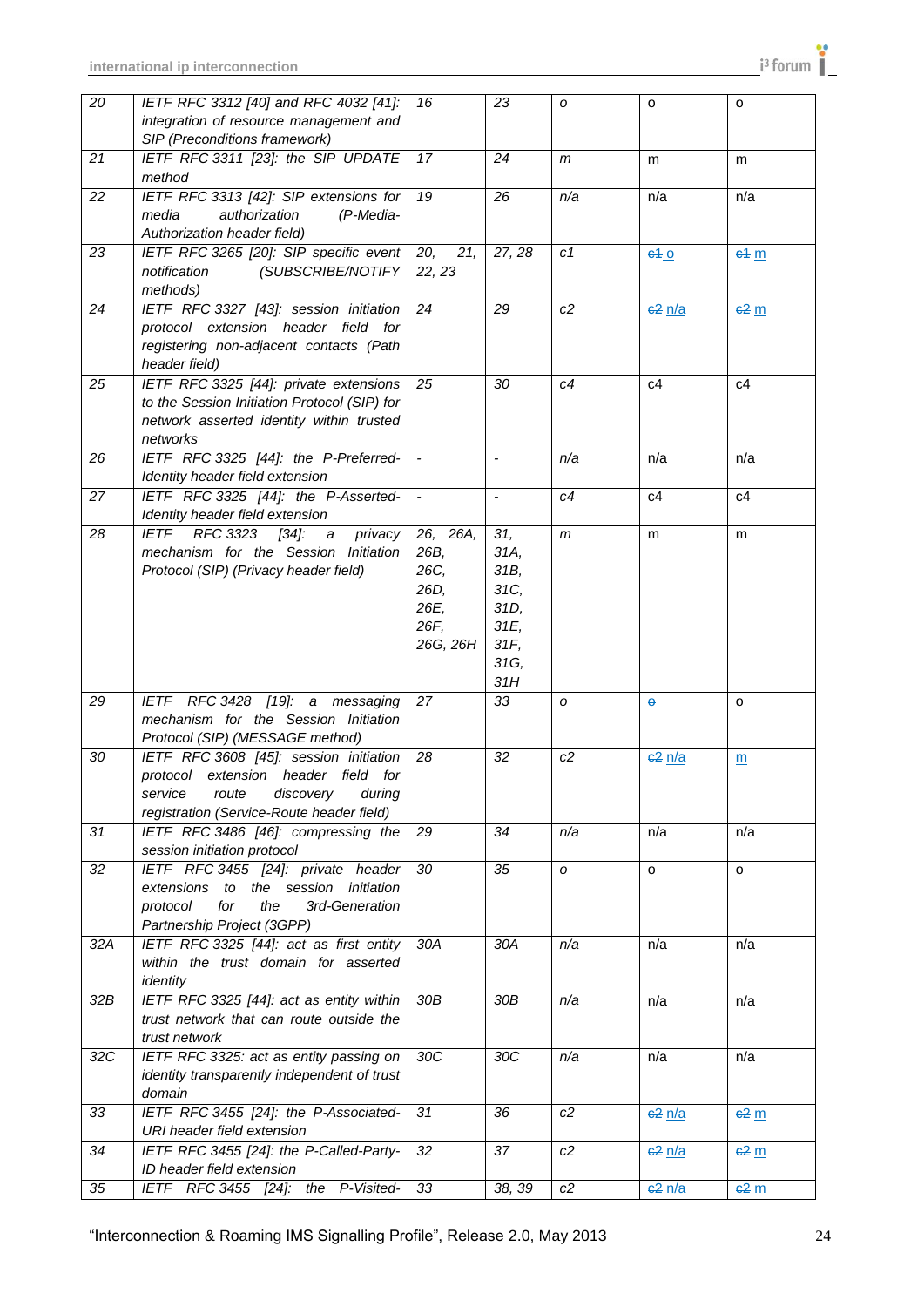|                 | Network-ID header field extension                                                  |          |                   |                |                                 |                             |
|-----------------|------------------------------------------------------------------------------------|----------|-------------------|----------------|---------------------------------|-----------------------------|
| 36              | IETF RFC 3455 [24]: the P-Access-                                                  | 34       | 42,<br>41,        | c4             | $64$ $n/a$                      | 64 o NOTE                   |
|                 | Network-Info header field extension                                                |          | 43                |                |                                 | $i3F-2$                     |
| 37              | IETF RFC 3455 [24]: the P-Charging-                                                | 35       | 44, 44A           | n/a            | n/a                             | n/a                         |
|                 | <b>Function-Addresses</b><br>header<br>field                                       |          |                   |                |                                 |                             |
|                 | extension                                                                          |          |                   |                |                                 |                             |
| 38              | IETF RFC 3455 [24]: the P-Charging-                                                | 36       | 45, 46            | C <sub>1</sub> | $e4$ -o                         | e4 m                        |
|                 | Vector header field extension                                                      |          |                   |                |                                 |                             |
|                 |                                                                                    |          |                   |                |                                 |                             |
| 39              | IETF RFC 3329 [47]: security mechanism                                             | 37       | 47                | n/a            | n/a                             | n/a                         |
|                 | agreement for the session initiation                                               |          |                   |                |                                 |                             |
|                 | protocol                                                                           |          |                   |                |                                 |                             |
| 39A             | draft-dawes-dispatch-mediasec-                                                     | 37A      | 47A               | n/a            | n/a                             | n/a                         |
|                 | parameter-03 [137]: Capability Exchange                                            |          |                   |                |                                 |                             |
|                 | for Media Plane Security                                                           |          |                   |                |                                 |                             |
| 40              | IETF RFC 3326 [48]: the Reason header                                              | 38       | 48                | O              | o                               | o                           |
|                 | field for the session initiation protocol                                          |          |                   |                |                                 |                             |
| $\overline{41}$ | IETF RFC 6432 [49]: carrying Q.850                                                 | 38A      | 48A               | c4             | c4                              | c4                          |
|                 | codes in reason header fields in SIP                                               |          |                   |                |                                 |                             |
|                 | (Session Initiation Protocol) responses                                            |          |                   |                |                                 |                             |
| 42              | IETF RFC 3581 [50]: an extension to the                                            | 39       | 49                | O              | o                               | o                           |
|                 | session initiation protocol for symmetric                                          |          |                   |                |                                 |                             |
|                 | response routeing                                                                  |          |                   |                |                                 |                             |
| 43              | IETF RFC 3841 [51]: caller preferences                                             | 40, 40A, | $\overline{50}$ , | $\mathsf{m}$   | m                               | m                           |
|                 | for the session initiation protocol (Accept-                                       | 40B,     | 50A,              |                |                                 |                             |
|                 | Contact, Reject-Contact and Request-                                               | 40C,     | 50B,              |                |                                 |                             |
|                 | Disposition header fields)                                                         | 40D,     | 50C,              |                |                                 |                             |
|                 |                                                                                    | 40E, 40F | 50D,              |                |                                 |                             |
|                 |                                                                                    |          | 50E,              |                |                                 |                             |
|                 |                                                                                    |          | 50F               |                |                                 |                             |
| 44              |                                                                                    | 41       | 51                | C <sub>1</sub> |                                 |                             |
|                 | IETF RFC 3903 [21]: an event state                                                 |          |                   |                | e <sub>1</sub>                  | <b>NOTE</b><br>$\mathbf{o}$ |
|                 | publication extension to the session                                               |          |                   |                |                                 | $i3F-2$                     |
|                 | initiation protocol (PUBLISH method)                                               |          |                   |                |                                 |                             |
| 45              | IETF RFC 4028 [52]: SIP session timer                                              | 42       | 52                | m              | $\underline{m}$ $\underline{0}$ | m <sub>0</sub>              |
|                 | (Session-Expires and Min-SE headers)                                               |          |                   |                | NOTE i3F-                       | NOTE i3F-                   |
|                 |                                                                                    |          |                   |                | $\overline{2}$                  | $\overline{2}$              |
| 46              | IETF RFC 3892 [53]: the SIP Referred-By                                            | 43       | 53                | m              | <b>m</b>                        | m                           |
|                 | mechanism                                                                          |          |                   |                |                                 | NOTE i3F-                   |
|                 |                                                                                    |          |                   |                |                                 | 1                           |
| 47              | IETF RFC 3891 [54]:<br>the<br>Session                                              | 44       | 54                | O              | $\bullet$                       | $\Omega$                    |
|                 | Initiation Protocol (SIP)<br>"Replaces"                                            |          |                   |                |                                 | NOTE 13F-                   |
|                 | header                                                                             |          |                   |                |                                 | $\mathbf{1}$                |
| 48              | IETF RFC 3911 [55]: the Session                                                    | 45       | 55                | O              | $\Theta$                        | $\Omega$                    |
|                 | Initiation Protocol (SIP) "Join" header                                            |          |                   |                |                                 | NOTE i3F-                   |
|                 |                                                                                    |          |                   |                |                                 | 1                           |
| 49              | RFC 3840<br><b>IETF</b><br>[56]:<br>the<br>callee                                  | 46       | 56                | O              | $\Theta$                        | $\ddot{\mathbf{e}}$         |
|                 | capabilities                                                                       |          |                   |                |                                 |                             |
| 50              | IETF RFC 4244 [25]: an extension to the                                            | 47       | 57                | $\mathcal{O}$  | o                               | o                           |
|                 | session initiation protocol for request                                            |          |                   |                |                                 |                             |
|                 | history information (History-Info header                                           |          |                   |                |                                 |                             |
|                 | field)                                                                             |          |                   |                |                                 |                             |
| 51              | RFC 5079<br>$[57]$ :<br>IETF<br>Rejecting                                          | 48       | 58                | O              | $\Omega$                        | $\Omega$                    |
|                 | anonymous requests in the session                                                  |          |                   |                |                                 |                             |
|                 | initiation protocol                                                                |          |                   |                |                                 |                             |
| 52              | IETF RFC 4458 [58]: session initiation                                             | 49       | 59                |                |                                 |                             |
|                 |                                                                                    |          |                   | O              | o                               | O                           |
|                 | protocol URIs for applications such as                                             |          |                   |                |                                 |                             |
|                 |                                                                                    |          |                   |                |                                 |                             |
|                 | voicemail and interactive voice response                                           |          |                   |                |                                 |                             |
|                 | (NOTE 3)                                                                           |          |                   |                |                                 |                             |
| 53              | IETF RFC 4320 [59]: Session Initiation<br>Protocol's (SIP) non-INVITE transactions | 50       | 61                | m              | m                               | m                           |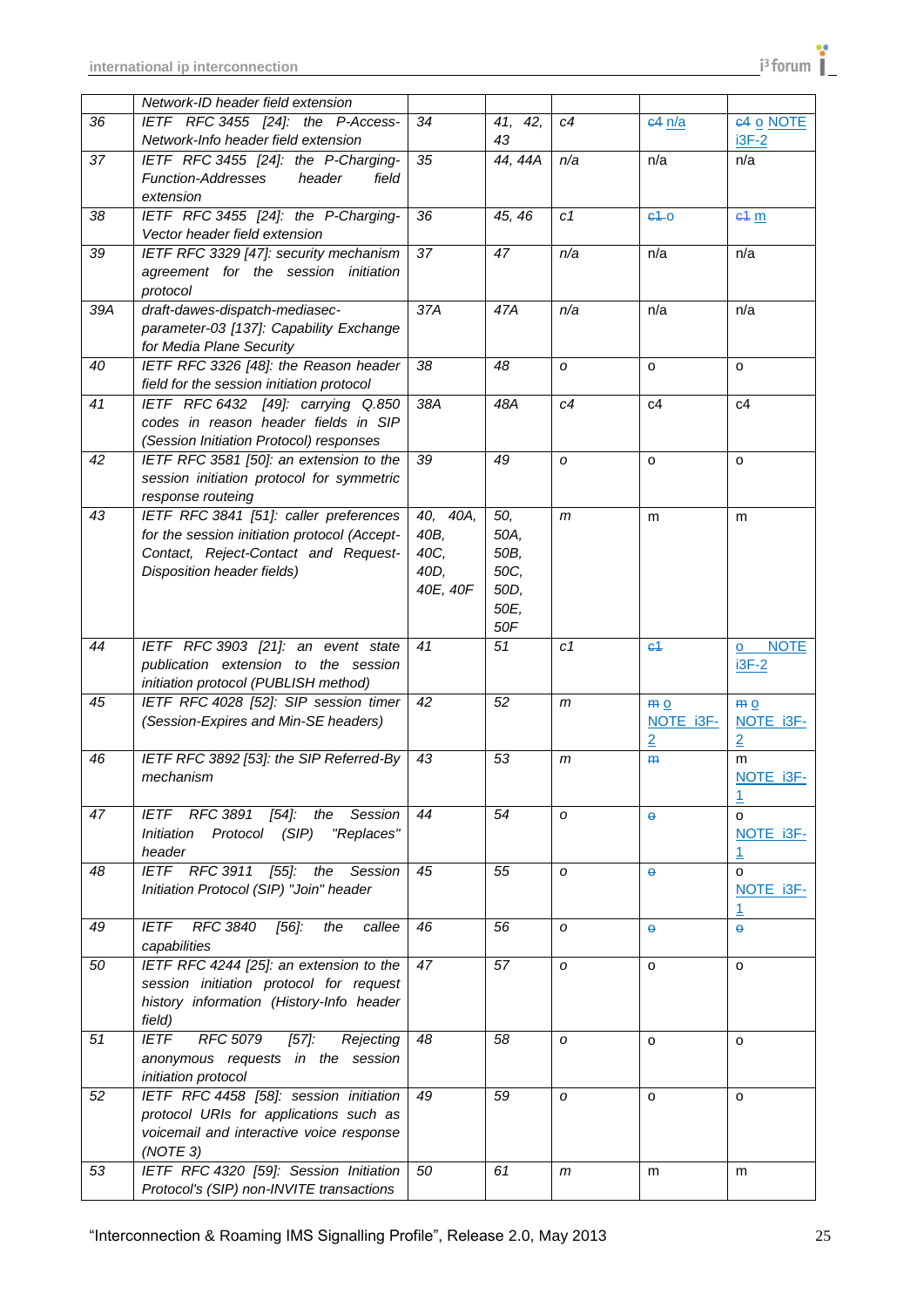| 54 | IETF RFC 4457 [60]:<br>the<br>P-User-<br>Database private header field extension     | 51       | 60   | n/a                        | n/a                        | n/a                                       |
|----|--------------------------------------------------------------------------------------|----------|------|----------------------------|----------------------------|-------------------------------------------|
| 55 | IETF RFC 5031 [61]: a uniform resource                                               | 52       | 62   | n/a                        | n/a                        | n/a                                       |
|    | name for services                                                                    |          |      |                            |                            |                                           |
| 56 | IETF RFC 5627 [62]: obtaining and using                                              | 53       | 63   | C <sub>1</sub>             | 640                        | $64 \text{ m}$                            |
|    | GRUUs in the Session Initiation Protocol                                             |          |      |                            |                            |                                           |
|    | (SIP)                                                                                |          |      |                            |                            |                                           |
|    | Void                                                                                 |          |      |                            |                            |                                           |
| 58 | IETF RFC 4168 [27]: the Stream Control                                               | 55       | 65   | O                          | o                          | o                                         |
|    | Transmission Protocol (SCTP) as a<br>Transport for the Session Initiation            |          |      |                            |                            |                                           |
|    | Protocol (SIP)                                                                       |          |      |                            |                            |                                           |
| 59 | IETF RFC 5002 [64]: the SIP P-Profile-                                               | 56       | 66,  | c3                         | $63 - n/a$                 | 630                                       |
|    | Key private header field extension                                                   |          | 66A, |                            |                            |                                           |
|    |                                                                                      |          | 66B  |                            |                            |                                           |
| 60 | IETF RFC 5626 [65]: managing client                                                  | 57       | 67   | C <sub>1</sub>             | 640                        | e4m                                       |
|    | initiated connections in SIP                                                         |          |      |                            |                            |                                           |
| 61 | IETF RFC 5768 [66]: indicating support                                               | 58       | 68   | n/a                        | n/a                        | n/a                                       |
|    | for interactive connectivity establishment                                           |          |      |                            |                            |                                           |
|    | in SIP                                                                               |          |      |                            |                            |                                           |
| 62 | IETF RFC 5365 [67]: multiple-recipient<br>MESSAGE requests in the session            | 59       | 69   | if<br>29,<br>0<br>else n/a | if<br>29,<br>o<br>else n/a | if<br>29,<br>o<br>else n/a                |
|    | initiation protocol                                                                  |          |      |                            |                            |                                           |
| 63 | draft-ietf-sipcore-location-conveyance-08                                            | 60       | 70,  | m                          | H <sub>H</sub>             | H <sub>H</sub>                            |
|    | <b>SIP</b><br>$[68]$ :<br>location<br>conveyance                                     |          | 70A, |                            |                            |                                           |
|    | (Geolocation header)                                                                 |          | 70B  |                            |                            |                                           |
| 64 | IETF RFC 5368 [69]: referring to multiple                                            | 61       | 71   | if<br>19,<br>O             | if<br>19,<br>o             | $\overline{\mathbf{f}}$<br>19,<br>$\circ$ |
|    | resources in the<br>session<br>initiation                                            |          |      | else n/a                   | else n/a                   | else n/a                                  |
|    | protocol                                                                             |          |      |                            |                            |                                           |
| 65 | $\overline{[70]}$ :<br>RFC 5366<br>conference<br><b>IETF</b>                         | 62       | 72   | O                          | o                          | o                                         |
|    | establishment using request-contained<br>lists in the session initiation protocol    |          |      |                            |                            |                                           |
| 66 | IETF RFC 5367 [71]: subscriptions to                                                 | 63       | 73   | if<br>23,<br>O             | if<br>23,<br>$\circ$       | if<br>23.<br>o                            |
|    | request-contained resource lists in the                                              |          |      | else n/a                   | else n/a                   | else n/a                                  |
|    | session initiation protocol                                                          |          |      |                            |                            |                                           |
| 67 | IETF RFC 4967 [72]: dialstring parameter                                             | 64       | 74   | c2                         | <u>e2 n/a</u>              | $e^2$ m                                   |
|    | for the session initiation protocol uniform                                          |          |      |                            |                            |                                           |
|    | resource identifier                                                                  |          |      |                            |                            |                                           |
| 68 | IETF RFC 4964 [73]: the P-Answer-State<br>header extension to the session initiation | 65       | 75   | O                          | o                          | $\circ$                                   |
|    | protocol for the open mobile alliance                                                |          |      |                            |                            |                                           |
|    | push to talk over cellular                                                           |          |      |                            |                            |                                           |
| 69 | IETF RFC 5009 [74]: the SIP P-Early-                                                 | 66       | 76   | c4                         | c4                         | c4                                        |
|    | Media private header field extension for                                             |          |      |                            |                            |                                           |
|    | authorization of early media                                                         |          |      |                            |                            |                                           |
| 70 | IETF RFC 4694 [75]: number portability                                               | 67, 67A, | 77,  | O                          | o                          | $\circ$                                   |
|    | parameters for the 'tel' URI                                                         | 67B      | 77A, |                            |                            |                                           |
|    |                                                                                      |          | 77B  |                            |                            |                                           |
| 72 | IETF RFC 4411 [77]: extending the<br>session initiation protocol Reason header       | 69       | 79   | O                          | $\Theta$                   | $\Theta$                                  |
|    | for preemption events                                                                |          |      |                            |                            |                                           |
| 73 | IETF RFC 4412 [78]: communications                                                   | 70, 70A, | 80,  | O                          | $\Theta$                   | $\Theta$                                  |
|    | resource priority for the session initiation                                         | 70B      | 80A, |                            |                            |                                           |
|    | protocol? (Resource-Priority header field)                                           |          | 80B  |                            |                            |                                           |
| 74 | IETF RFC 5393 [79]: addressing an                                                    | 71       | 81   | m                          | m                          | m                                         |
|    | amplification vulnerability in session                                               |          |      |                            |                            |                                           |
|    | initiation protocol forking proxies                                                  |          |      |                            |                            |                                           |
| 75 | IETF RFC 5049 [80]:<br>remote<br>the                                                 | 72       | 82   | n/a                        | n/a                        | n/a                                       |
|    | application identification<br>of<br>applying                                         |          |      |                            |                            |                                           |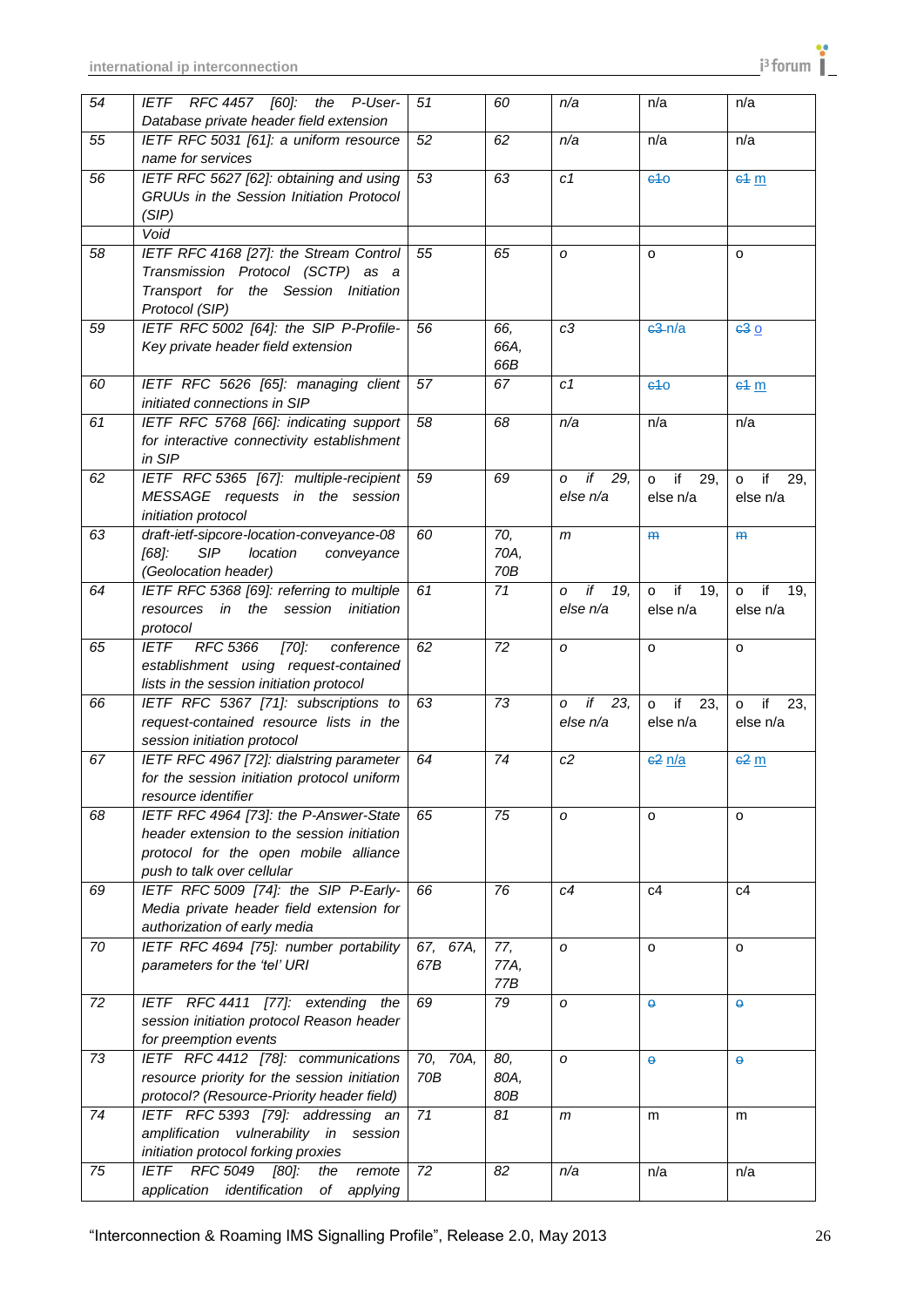|     | signalling compression to SIP                               |      |         |                |                |                 |
|-----|-------------------------------------------------------------|------|---------|----------------|----------------|-----------------|
| 76  | IETF RFC 5688 [81]: a session initiation                    | 73   | 83      | c1             | 640            | 64 <sub>m</sub> |
|     | protocol media feature tag for MIME                         |      |         |                |                |                 |
|     | application sub-types                                       |      |         |                |                |                 |
| 77  | IETF RFC 6050 [26]: Identification of                       | 74   | 84, 84A | O              | $\Theta$       | $\bullet$       |
|     | communication services in the session                       |      |         |                |                |                 |
|     | initiation protocol                                         |      |         |                |                |                 |
| 78  | IETF RFC 5360 [82]: a framework for                         | 75A, | 85      |                |                |                 |
|     |                                                             | 75,  |         | O              | $\Theta$       | $\Theta$        |
|     | consent-based communications in SIP?                        | 75B  |         |                |                |                 |
| 79  | draft-johnston-sipping-cc-uui-09<br>[83]:                   | 76   | 86      | c1             | 640            | 64 <sub>m</sub> |
|     | transporting user to user information for                   |      |         |                |                |                 |
|     | call centers using SIP?                                     |      |         |                |                |                 |
| 79A | draft-ietf-cuss-sip-uui-isdn [83A]:                         | 76A  | n/a     | c1             | 640            | 64 <sub>m</sub> |
|     | Interworking ISDN Call Control User                         |      |         |                |                |                 |
|     | Information with SIP                                        |      |         |                |                |                 |
| 80  | draft-vanelburg-dispatch-private-network-                   | 77   | 87      | c1             | $-64$          | 64              |
|     | ind-01 [84]: The SIP P-Private-Network-                     |      |         |                |                |                 |
|     | Indication private-header (P-Header)                        |      |         |                |                |                 |
| 81  | IETF RFC 5502 [85]: the SIP P-Served-                       | 78   | 88      | c2             | $e^2$ $n/a$    | $62 \text{ m}$  |
|     | User private header                                         |      |         |                |                |                 |
| 83  | draft-dawes-sipping-debug-04 [87]: the P-                   | 80   | 90      | о              | Ò.             | $\bullet$       |
|     | Debug-ID header extension                                   |      |         |                |                |                 |
| 84  | IETF RFC 6228 [88]: the 199 (Early                          | 81   | 91      | m              | m              | m               |
|     | Dialog Terminated) response code                            |      |         |                |                |                 |
| 85  | IETF RFC 5621 [89]: message body                            | 82   | 92      | m              | m              | m               |
|     | handling in SIP                                             |      |         |                |                |                 |
| 86  | IETF RFC 6223 [90]: indication of support                   | 83   | 93      | O              | $\bullet$      | θ               |
|     | for keep-alive                                              |      |         |                |                |                 |
| 87  | IETF RFC 5552 [91]: SIP Interface to                        | 84   | 94      |                |                |                 |
|     |                                                             |      |         | n/a            | n/a            | n/a             |
|     | <b>VoiceXML Media Services</b>                              |      |         |                |                |                 |
| 88  | IETF RFC 3862 [92]: common presence                         | 85   | 95      | $\mathcal{O}$  | $\bullet$      | o               |
|     | and instant messaging (CPIM): message                       |      |         |                |                |                 |
|     | format                                                      |      |         |                |                |                 |
| 89  | IETF RFC 5438 [93]: instant message                         | 86   | 96      | $\mathcal{O}$  | $\Theta$       | o               |
|     | disposition notification                                    |      |         |                |                |                 |
| 90  | <b>RFC 5373</b><br><b>IETF</b><br>$[94]$ :<br>requesting    | 87   | 97, 97A | O              | $\Theta$       | $\Theta$        |
|     | answering modes for SIP (Answer-Mode                        |      |         |                |                |                 |
|     | and Priv-Answer-Mode header fields)                         |      |         |                |                |                 |
|     | Void                                                        |      |         |                |                |                 |
| 92  | IETF RFC 3959 [96]: the early session                       | 89   | 99      | O              | $\bullet$      | $\mathbf{o}$    |
|     | disposition type for SIP                                    |      |         |                |                |                 |
| 93  | IETF RFC 4244 [97]: delivery of Request-                    | 90   | 100     | n/a            | n/a            | n/a             |
|     | URI targets to user agents                                  |      |         |                |                |                 |
| 94  | draft-kaplan-dispatch-session-id-00 [124]:                  | 91   | 101     | O              | o              | o               |
|     | The Session-ID header                                       |      |         |                |                |                 |
| 95  | IETF RFC 6026 [125]: correct transaction                    | 92   | 102     | m              | m              | m               |
|     | handling for 200 responses to Session                       |      |         |                |                |                 |
|     | Initiation Protocol INVITE requests                         |      |         |                |                |                 |
| 96  | RFC 5658 [126]:<br>addressing<br>IETF                       | 93   | 103     | O              | o              | o               |
|     | Record-Route issues in the Session                          |      |         |                |                |                 |
|     |                                                             |      |         |                |                |                 |
|     | Initiation Protocol (SIP)                                   |      |         |                |                |                 |
| 97  | <b>IETF</b><br><b>RFC</b><br>5954<br>$[127]$ :<br>essential | 94   | 104     | m              | m              | m               |
|     | correction for IPv6 ABNF and URI                            |      |         |                |                |                 |
|     | comparison in IETF RFC 3261 [13]                            |      |         |                |                |                 |
| 98  | IETF RFC 4488 [135]: suppression of                         | 95   | 105     | if<br>19,<br>m | if<br>19,<br>m | if<br>19,<br>m  |
|     | session initiation protocol REFER method                    |      |         | else n/a       | else n/a       | else n/a        |
|     | implicit subscription                                       |      |         |                |                |                 |
| 99  | draft-ietf-salud-alert-info-urns [136]: Alert-              | 96   | 106     | O              | $\Theta$       | o               |
|     | Info URNs for the Session Initiation                        |      |         |                |                |                 |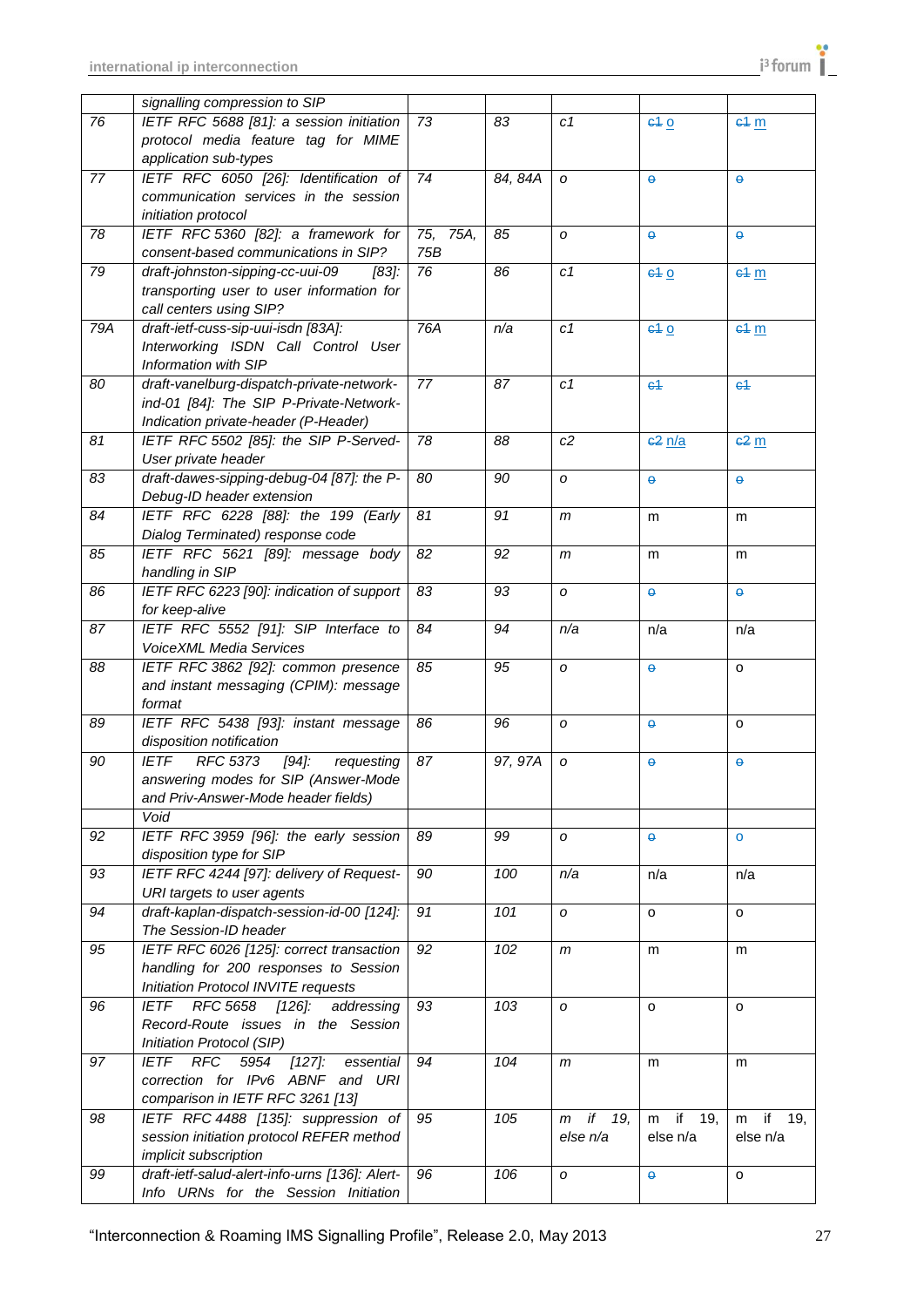|      | Protocol                                    |      |      |                |                |                     |
|------|---------------------------------------------|------|------|----------------|----------------|---------------------|
| 100  | Subclause 3.1 of 3GPP TS 24.229:            | 97   | 107  | c2             | $e^2$ $n/a$    | $e^2 \underline{m}$ |
|      | multiple registrations                      |      |      |                |                |                     |
| 101  | IETF RFC 5318 [141]: the SIP<br>$P-$        | 98   | 108  | c <sub>5</sub> | c <sub>5</sub> | $65 - n/a$          |
|      | Refused-URI-List private-header             |      |      |                |                |                     |
| 102  | RFC<br>4538 [140]:<br>IETF<br>request       | 99   | 109  | $\Omega$       | $\Omega$       | $\Omega$            |
|      | authorization through dialog Identification |      |      |                |                |                     |
|      | in the session initiation protocol (Target- |      |      |                |                |                     |
|      | Dialog header field)                        |      |      |                |                |                     |
| 103  | draft-holmberg-sipcore-proxy-               | 100  | 110  | $\Omega$       | $\Omega$       | $\Omega$            |
|      | feature [143]: indication of features       |      |      |                |                |                     |
|      | supported by proxy                          |      |      |                |                |                     |
| 104  | IETF RFC 6140: registration of bulk         | 101  | 111  | c2             | $c2$ $n/a$     | $62 \text{ m}$      |
|      | number contacts                             |      |      |                |                |                     |
| 105  | IETF RFC 6230: media control channel        | 102  | 112  | $\Omega$       | $\Omega$       | $\Omega$            |
|      | framework                                   |      |      |                |                |                     |
| 105A | 3GPP TS 24.229 [5]: S-CSCF restoration      | 103  | 113  | c3             | $e3$ $n/a$     | e30                 |
|      | procedures                                  |      |      |                |                |                     |
| 106  | RFC 6357 [164] SIP overload control         | 104  | 114  | $\Omega$       | $\Omega$       | $\Omega$            |
| 107  | draft-ietf-soc-overload-control<br>[165]    | 104A | 114A | $\Omega$       | $\Omega$       | $\Omega$            |
|      | feedback control                            |      |      |                |                |                     |
|      | c1: m in case of roaming II-NNI, else o     |      |      |                |                |                     |

*c2: m in case of roaming II-NNI, else n/a*

*c3: o in case of roaming II-NNI, else n/a*

*c4: m in case of trust relationship between the interconnected networks, else n/a*

*c5: o in case of non-roaming II-NNI and loopback traversal scenario, else n/a*

*NOTE 1: The item numbering corresponds to the one provided in table A.4 in [5].*

*NOTE 2: The item numbering corresponds to the one provided in table A.162 in [5].*

*NOTE 3: A common URI namespace is required to apply this feature on the II-NNI.*

NOTE i3F-1: Needed to support CONF service as specified within TS 24.147 [106] Section 5.3.1.5.3

#### NOTE i3F-2:.

Item 9: Date header is of no use for basic voice service, which is the scope of the document, as it is globally considered less reliable with regards to locally registered timestamp. Furthermore it's not commonly used for any post-processing (charging, reporting, …) so it's more appropriate to leave it as an optional item. Item 36; this capability is optional due to possible unsecure relationship via public Internet,

Item: 44: as shown is Sec. 6.1.1.2.the PUBLISH method is out-of-scope at Interconnection II-NNI

Item 45: SIP Session Timer as specified in RFC 4028 is meant to be an end-to-end per-session keepalive

mechanism which can result meaningless if there is any node (B2BUA, ASs,...) in the chain, re-generating SIP signalling so interrupting the signalling transparency, as it is common in real environments. It's more appropriate not to mandate it.

Items stroke out in the table above are not in scope of this i3 Forum Release, and items underlined are modifications or additions.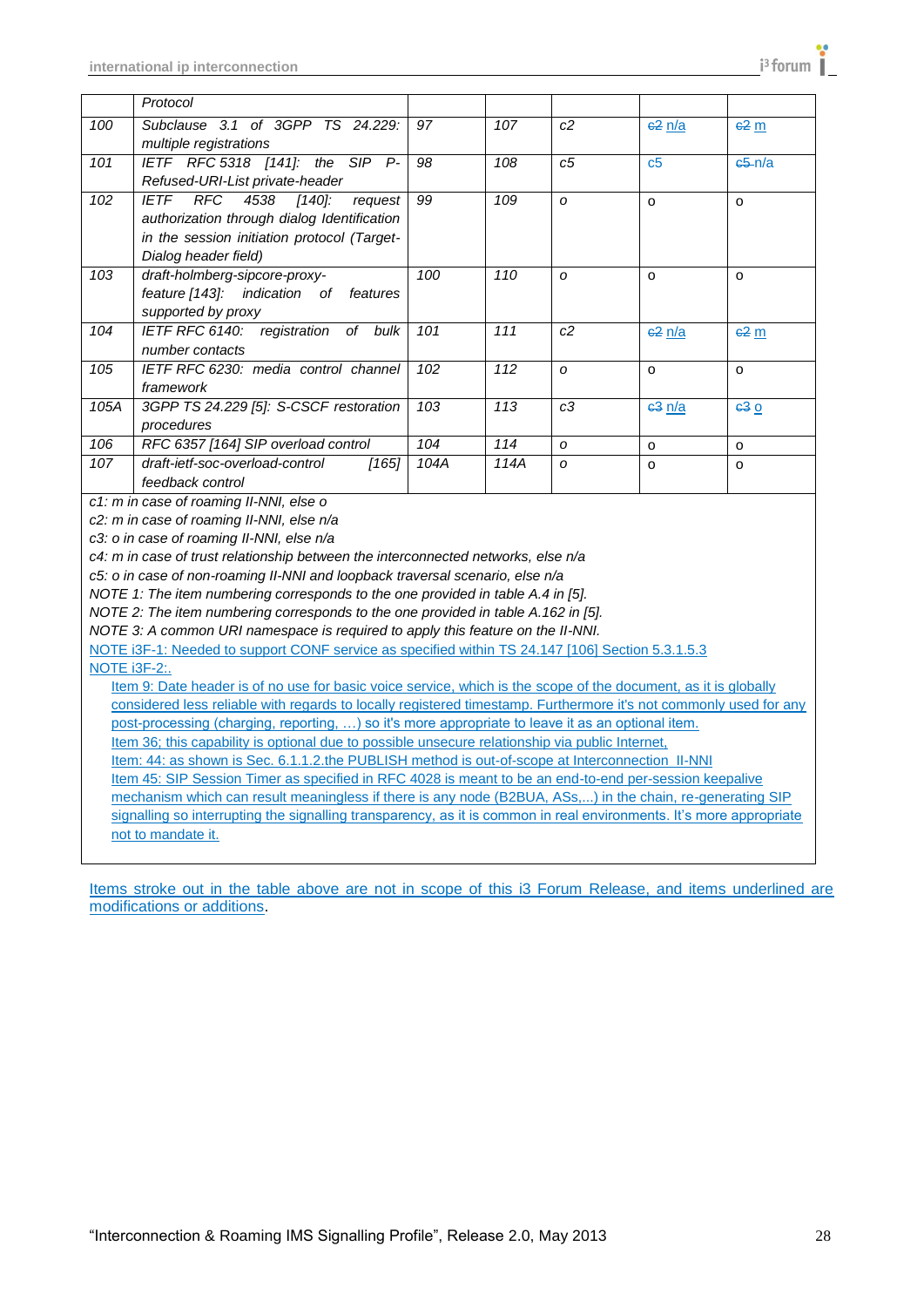| <b>Notation</b><br>code  | <b>Notation name</b> | <b>Explanation</b>                                                                                                                                                                                                                                                                                                                                                                                                                                                                                                                                   |
|--------------------------|----------------------|------------------------------------------------------------------------------------------------------------------------------------------------------------------------------------------------------------------------------------------------------------------------------------------------------------------------------------------------------------------------------------------------------------------------------------------------------------------------------------------------------------------------------------------------------|
| М                        | mandatory            | The capability shall be supported at II-NNI.<br>SIP message relating to this capability shall be sent over the II-NNI if received from<br>the serving network, unless they also make use of other unsupported capabilities.<br>SIP headers or other information elements relating to this capability shall be passed<br>over the II-NNI if received from the sending side.<br>This does not imply that network elements inside the serving network or served<br>network or user equipment connected to these networks shall support this capability. |
| ∩                        | optional             | The capability may or may not be supported at II-NNI. The support of the capability is<br>provided based on bilateral agreement between the operators (i.e. Service Provider<br>and/or carriers according to i3Forum terminology).                                                                                                                                                                                                                                                                                                                   |
| n/a                      | not applicable       | It is impossible to use/support the capability at the II-NNI.                                                                                                                                                                                                                                                                                                                                                                                                                                                                                        |
| с<br><integer></integer> | conditional          | The support of the capability ("m", "o" or "n/a") depends on the support of other<br>optional or conditional items. <integer> is the identifier of the conditional expression.</integer>                                                                                                                                                                                                                                                                                                                                                             |

## <span id="page-28-0"></span>**6.2 Control Plane Transport**

#### <span id="page-28-1"></span>**6.2.1 General**

For the purpose of the present document clause 6.2.1 of TS 29.165 v11.5.0 (2012-12) applies as follows:

*The control plane transport of the II-NNI shall comply with clause 4.2A of 3GPP TS 24.229 [5].Support of SCTP as specified in IETF RFC 4168 [27] is optional for an IBCF connected by II-NNI. Nevertheless this option is favourable if the operators would like to improve reliability over the Ici.*

## <span id="page-28-2"></span>**6.3 SIP timers**

For the purpose of the present document clause 6.3 of TS 29.165 v11.5.0 (2012-12) applies as follows:

*Table 6.3.1 shows values of SIP timers that should be supported at II-NNI. It contains the following items:*

- *- the first column, titled "SIP Timer", shows the timer names as defined in IETF RFC 3261 [13];*
- *- the second column reflects the timer meaning as defined in IETF RFC 3261 [13];*
- *- the third column reflects the reference to the proper section in the IETF RFC 3261 [13] and in 3GPP TS 24.229 [5] and*
- *- the final column lists the values recommended for the functional entities closest to the border of an II-NNI (see reference model in clause 5).*

*Table 6.3.1 reports information from 3GPP TS 24.229 [5], table 7.7.1. Values between IM CN subsystem elements shown in the second column in 3GPP TS 24.229 [5], table 7.7.1 are applicable for the II-NNI and are reported in the fourth column of table 6.3.1. If there are any differences between table 6.3.1 and 3GPP TS 24.229 [5], table 7.7.1, the information within 3GPP TS 24.229 [5], table 7.7.1 is applicable.*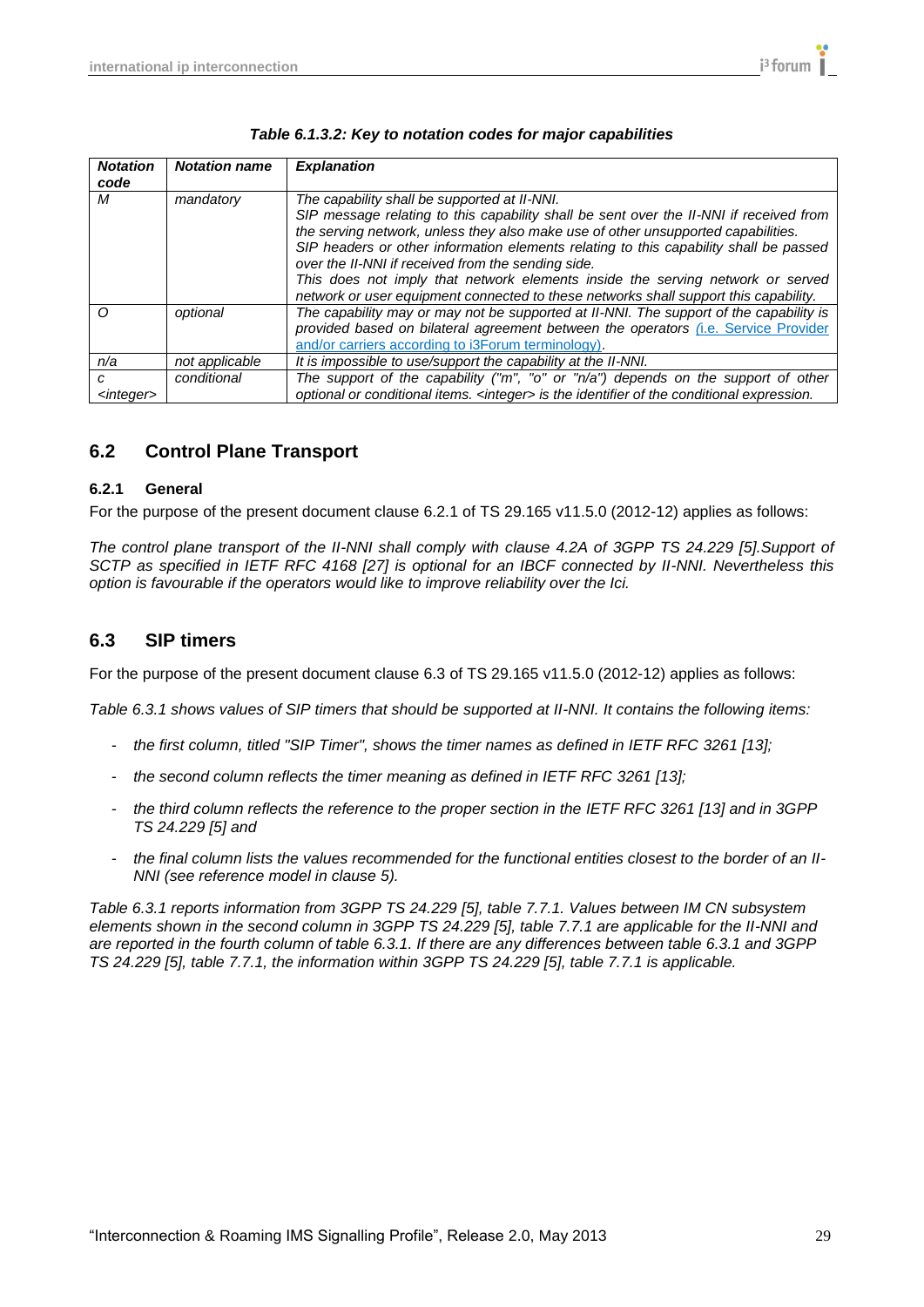| <b>SIP Timer</b>   | <b>Meaning</b>                                                                                                                                                                                                                                                                                                                                                                                                | <b>Reference</b>                           | Recommended<br>values       |  |  |
|--------------------|---------------------------------------------------------------------------------------------------------------------------------------------------------------------------------------------------------------------------------------------------------------------------------------------------------------------------------------------------------------------------------------------------------------|--------------------------------------------|-----------------------------|--|--|
| $\overline{T}1$    | <b>RTT</b> estimate                                                                                                                                                                                                                                                                                                                                                                                           | [13] subclause 17.1.1.1<br>[5] table 7.7.1 | 500ms default<br>(see NOTE) |  |  |
| T2                 | The maximum retransmit<br>interval for non-INVITE<br>requests and INVITE<br>responses                                                                                                                                                                                                                                                                                                                         | [13] subclause 17.1.2.2<br>[5] table 7.7.1 | 4s<br>(see NOTE)            |  |  |
| $\overline{74}$    | Maximum duration a<br>message will remain in the<br>network                                                                                                                                                                                                                                                                                                                                                   | [13] subclause 17.1.2.2<br>[5] table 7.7.1 | 5s<br>(see NOTE)            |  |  |
| <b>Timer A</b>     | <b>INVITE</b> request retransmit<br>interval, for UDP only                                                                                                                                                                                                                                                                                                                                                    | [13] subclause 17.1.1.2<br>[5] table 7.7.1 | initially T1                |  |  |
| <b>Timer B</b>     | <b>INVITE</b> transaction timeout<br>timer                                                                                                                                                                                                                                                                                                                                                                    | [13] subclause 17.1.1.2<br>[5] table 7.7.1 | 64*T1                       |  |  |
| <b>Timer C</b>     | proxy INVITE transaction<br>timeout                                                                                                                                                                                                                                                                                                                                                                           | [13] subclause 16.6<br>[5] table 7.7.1     | > 3min                      |  |  |
| Timer D            | Wait time for response<br>retransmits                                                                                                                                                                                                                                                                                                                                                                         | [13] subclause 17.1.1.2<br>[5] table 7.7.1 | > 32s for UDP               |  |  |
|                    |                                                                                                                                                                                                                                                                                                                                                                                                               | [13] subclause 17.1.1.2<br>[5] table 7.7.1 | 0s for TCP/SCTP             |  |  |
| <b>Timer E</b>     | non-INVITE request<br>retransmit interval, UDP only                                                                                                                                                                                                                                                                                                                                                           | [13] subclause 17.1.2.2<br>[5] table 7.7.1 | initially T1                |  |  |
| Timer <sub>F</sub> | non-INVITE transaction<br>timeout timer                                                                                                                                                                                                                                                                                                                                                                       | [13] subclause 17.1.2.2<br>[5] table 7.7.1 | 64*T1                       |  |  |
| <b>Timer G</b>     | <b>INVITE</b> response retransmit<br>interval                                                                                                                                                                                                                                                                                                                                                                 | [13] subclause 17.2.1<br>[5] table 7.7.1   | initially T1                |  |  |
| <b>Timer H</b>     | Wait time for ACK receipt.                                                                                                                                                                                                                                                                                                                                                                                    | [13] subclause 17.2.1<br>[5] table 7.7.1   | 64*T1                       |  |  |
| Timer I            | Wait time for ACK retransmits [13] subclause 17.2.1                                                                                                                                                                                                                                                                                                                                                           | [5] table 7.7.1                            | T4 for UDP                  |  |  |
|                    |                                                                                                                                                                                                                                                                                                                                                                                                               | [13] subclause 17.2.1<br>[5] table 7.7.1   | 0s for TCP/SCTP             |  |  |
| Timer J            | Wait time for non-INVITE<br>request retransmits                                                                                                                                                                                                                                                                                                                                                               | [13] subclause 17.2.2<br>[5] table 7.7.1   | 64*T1 for UDP               |  |  |
|                    |                                                                                                                                                                                                                                                                                                                                                                                                               | [13] subclause 17.2.2<br>[5] table 7.7.1   | 0s for TCP/SCTP             |  |  |
| Timer K            | Wait time for response<br>retransmits                                                                                                                                                                                                                                                                                                                                                                         | [13] subclause 17.1.2.2<br>[5] table 7.7.1 | T4 for UDP                  |  |  |
|                    |                                                                                                                                                                                                                                                                                                                                                                                                               | [13] subclause 17.1.2.2<br>[5] table 7.7.1 | 0s for TCP/SCTP             |  |  |
| NOTE:              | As a network option, SIP T1 Timer's value can be extended, along with the necessary modifications of<br>T2 and T4 Timers' values, to take into account the specificities of the supported services when the<br>MRFC and the controlling AS are under the control of the same operator and the controlling AS knows,<br>based on local configuration, that the MRFC implements a longer value of SIP T1 Timer. |                                            |                             |  |  |

### *Table 6.3.1: SIP timers at II-NNI*